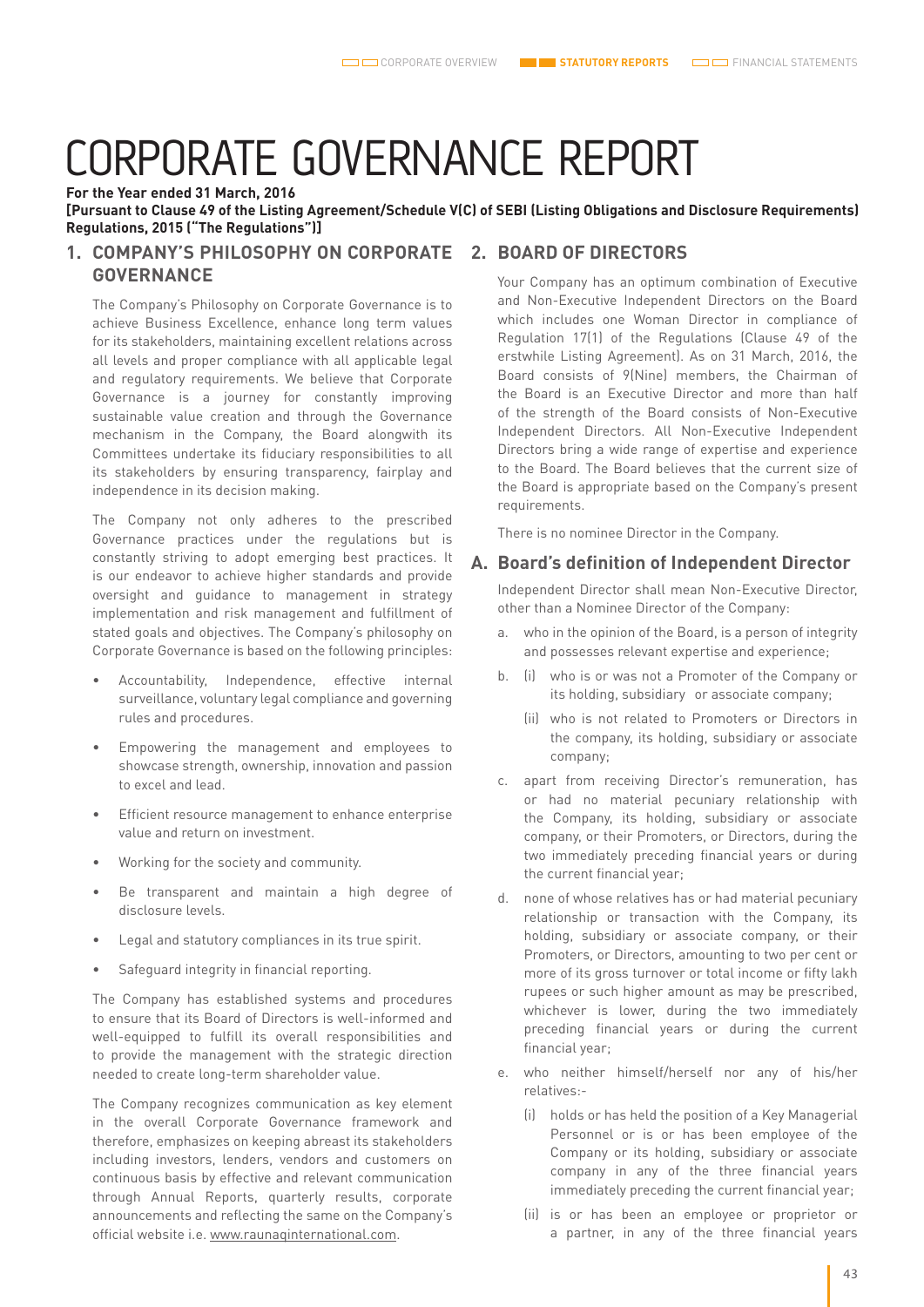immediately preceding the financial year in which he is proposed to be appointed, of:-

- (A) a firm of Auditors or Company Secretaries in practice or Cost Auditors of the Company or its holding, subsidiary or associate company; or
- (B) any legal or a consulting firm that has or had any transaction with the company, its holding, subsidiary or associate company amounting to ten per cent or more of the gross turnover of such firm;
- (iii) holds together with his relatives two per cent or more of the total voting power of the Company; or
- (iv) is a Chief Executive or Director, by whatever name called, of any non-profit organisation that receives twenty-five per cent or more of its receipts from the Company, any of its Promoters, Directors or its holding, subsidiary or associate company or that holds two per cent or more of the total voting power of the Company;
- (v) is a material supplier, service provider or customer or a lessor or lessee of the Company;

f. is not less than 21 years of age.

The Board of Directors of the Company vide its resolution dated 03 February, 2012 has decided that the materiality/ significance shall be ascertained on the following basis:

- The concept of 'materiality' is relevant from the total revenue inflow and/or outflow from and/or to a particular individual/body, directly or indirectly, during a particular financial year.
- The term 'material' needs to be defined in percentage. One percent (1 per cent) or more of total turnover of the Company, as per latest audited annual financial statement.

It has been confirmed by all the Independent Directors of the Company that as on 31 March, 2016, they fulfill the criteria of being "Independent Director" as stipulated under Regulation 16 of the Regulations (Clause 49 of the erstwhile Listing Agreement).

The **Table-1** gives Composition of the Board, Attendance record of the DIRURT<sub>3</sub> at the Board Meetings and at the last Annual General Meeting (AGM); Number of their outside Directorships and their Memberships/Chairmanships in Board Committees.

| <b>S. No.</b> | <b>Name of Director(s)</b>        | Category                              | No. of Board<br>Meetings held/<br>attended | <b>Attendance</b><br>at last AGM | No. of<br>outside<br><b>Directorships</b> | No. of Memberships/<br><b>Chairmanships in Board</b><br><b>Committees</b> <sup>B</sup> |          |
|---------------|-----------------------------------|---------------------------------------|--------------------------------------------|----------------------------------|-------------------------------------------|----------------------------------------------------------------------------------------|----------|
|               |                                   |                                       |                                            |                                  | held <sup>A</sup>                         | <b>Member</b>                                                                          | Chairman |
| 1.            | CMr. Surinder P. Kanwar           | Chairman and Managing<br>Director     | 4/4                                        | Present                          | $\overline{2}$                            |                                                                                        |          |
| 2.            | <sup>C</sup> Mr. Sachit Kanwar    | Joint Managing Director               | 4/4                                        | Present                          |                                           |                                                                                        |          |
| 3.            | Mr. P.K. Mittal                   | Non-Executive Independent<br>Director | 4/3                                        | Present                          |                                           |                                                                                        |          |
| 4.            | Dr. Sanjeev Kumar                 | Non-Executive Independent<br>Director | 4/3                                        | Present                          | $\overline{a}$                            |                                                                                        | 2        |
| 5.            | Mr. V.K. Pargal                   | Non-Executive Independent<br>Director | 4/4                                        | Present                          | $\mathcal{P}$                             | 3                                                                                      |          |
| 6.            | Mr. Gautam Mukherjee              | Non-Executive Independent<br>Director | 4/4                                        | Present                          | 2                                         |                                                                                        |          |
| 7.            | Mr. N.V. Sriniyasan               | Non-Executive Director                | 4/4                                        | Present                          |                                           |                                                                                        |          |
| 8.            | Mr. Satya Prakash<br>Mangal       | Non-Executive Independent<br>Director | 4/4                                        | Present                          |                                           |                                                                                        |          |
| 9.            | Ms. Seethalakshmi<br>Venkataraman | Non-Executive Independent<br>Director | 4/2                                        | Present                          |                                           |                                                                                        |          |

**Table-1**

**<sup>A</sup>**excluding directorship in Private Limited Companies, Alternate Directorship, Companies registered under Section 8 of the Companies Act, 2013 and Foreign Companies.

**B**For the purpose of considering the limit of the Committees on which a Director can serve, all Public Limited Companies, whether listed or not, are included and all other Companies including Private Limited Companies, Foreign Companies and the Companies under Section 8 of the Companies Act, 2013 are excluded and further, it includes Membership/Chairmanship of Audit Committee and Stakeholders' Relationship Committee only in terms of Regulation 26(1) of the Regulations. None of the Directors of your Company is a Member of more than 10 (Ten) Committees or is the Chairman of more than 5 (Five) Committees across all Public Limited Companies in which they are Directors. The Membership/Chairmanship also includes Membership/ Chairmanship in Raunaq EPC International Limited.

In terms of Regulation 25(1) of the Regulations, none of the Independent Director of the Company holds the position of the Independent Director in more than 7 (Seven) listed Companies, including Independent Directorship in Raunaq EPC International Limited and any such Director serving as a whole time Director in a listed Company is not serving as an Independent Director in more than 3 (Three) listed Companies including Raunaq EPC International Limited.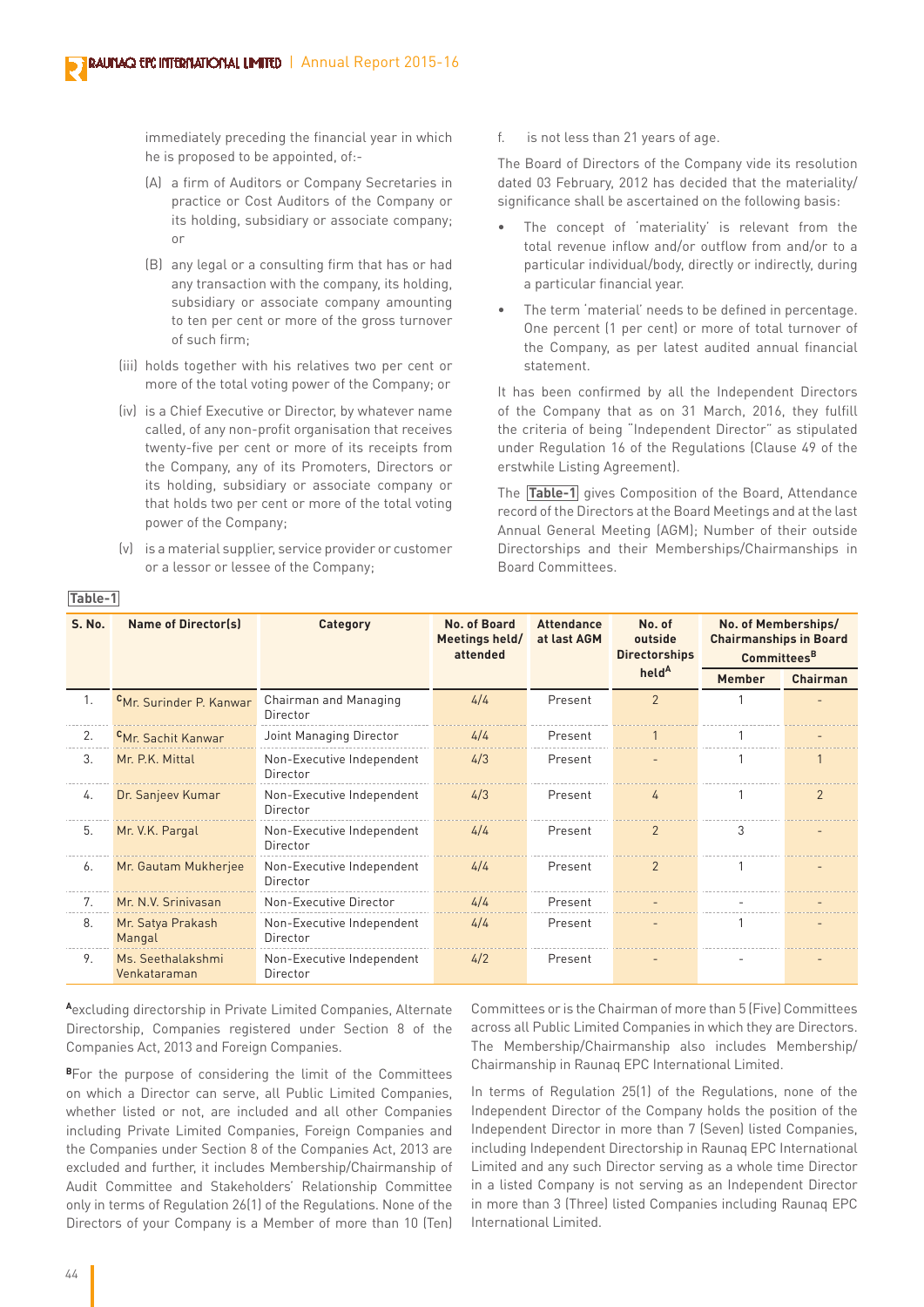**<sup>C</sup>**Mr. Surinder P. Kanwar is the father of Mr. Sachit Kanwar. Mr. Sachit Kanwar has been appointed as Joint Managing Director with effect from 01 June, 2011 for a period of 5(Five) years upto 31 May, 2016. Further, the Board has reappointed Mr. Sachit Kanwar as Joint Managing Director of the Company in its meeting held on 27 May, 2016 with effect from 01 June, 2016 for a period of 5(Five) years.

Apart from this, no other Non-Executive Director is related to any other Director inter-se and has any material pecuniary relationships/transactions vis-à-vis the Company (other than the sitting fees for attending the Board/Committee meetings).

The terms of appointment of the Directors appointed at the Annual General Meeting of the Company held on 30 July, 2015 are available on the website of the Company i.e. www. raunaqinternational.com.

In terms of Regulation 25(7) of the Regulations, the Company has adopted a familiarization programme for the Directors that covers familiarizing the Directors about the nature of the industry in which the Company operates, business model of the Company, their roles, responsibilities and other relevant details by way of:

- Circulation of an elaborated note on business operations with regard to the operations and financial position of the Company as at the end of each quarter with the Agenda of each Board Meeting.
- • Apprising the Board members about the operations at the ongoing project sites of the Company, the various clients, the new projects awarded to the Company, the debtors position and other details of the ongoing project sites so as to provide the Board a brief idea of the various types of jobs carried upon by the Company and their periodic developments.
- • Updating the Directors of any amendments in laws, rules and regulations as applicable on the Company through various presentations at the Board Meeting(s) in consultation with the Statutory Auditors, Internal Auditors and the Secretarial Auditors of the Company likewise the Companies Act, SEBI Laws, Listing Agreement and such other laws and regulations as may be applicable.

The details of familiarization programme during the Financial Year 2015-16 are available on the official website of the Company i.e. www.raunaqinternational.com under the link: http://www.raunaqinternational.com/pdf/ details-of-familarisation-programme-for-independentdirectors-15-16.pdf.

### **B. Board Meetings**

During the financial year 2015-16, 4 (Four) Board Meetings were held on the following dates:-

- 30 May, 2015;
- 30 July, 2015;
- 06 November, 2015; and
- 03 February, 2016

The gap between any two meetings was not more than 120 (one hundred and twenty) days as mandated in Regulation 17(2) of the Regulations (Clause 49 of the erstwhile Listing Agreement).

The Company Secretary prepares the agenda and explanatory notes, in consultation with the Chairman and Managing Director, Joint Managing Director and Chief Financial Officer and circulates the same in advance to the Directors. The Board meets at least once every quarter inter alia to review the quarterly results. Additional meetings are held, when necessary. Presentations are made to the Board on the business operations and performance of the Company. The minutes of the proceedings of the meetings of the Board of Directors are noted and the draft minutes are circulated amongst the members of the Board for their perusal. Comments, if any received from the Directors are also incorporated in the minutes, in consultation with the Chairman and Managing Director. The Minutes are signed by Chairman of the Board at the next meeting and signed minutes are circulated amongst the members of the Board for their perusal. Senior management personnel are invited to provide additional inputs for the items being discussed by the Board of Directors as and when considered necessary.

**Post Meeting Follow Up System:** The Company has an effective post Board Meeting follow up procedure. Action Taken Report on the decisions taken in a meeting are placed at the immediately succeeding meeting for information of the Board.

## **C. Information supplied to the Board**

The Board has complete access to all information with the Company. The information is provided to the Board on regular basis and the agenda papers for the meetings are circulated in advance of each meeting. The information supplied to the Board includes the following, extent to the applicability during the year as per Regulation 17(7) read with Schedule II of the Regulations (Clause 49 of the erstwhile Listing Agreement).

- Annual Operating Plans and Budgets and any updates.
- Capital budgets and any updates.
- Quarterly, Half Yearly and Yearly Results of the Company.
- Minutes of the Meetings of Audit Committee and other Committees of the Board.

The Board periodically reviews the compliance reports of all laws applicable to the Company prepared by the Company along with the declaration made by all the respective departmental heads and by the Joint Managing Director regarding compliance with all applicable laws.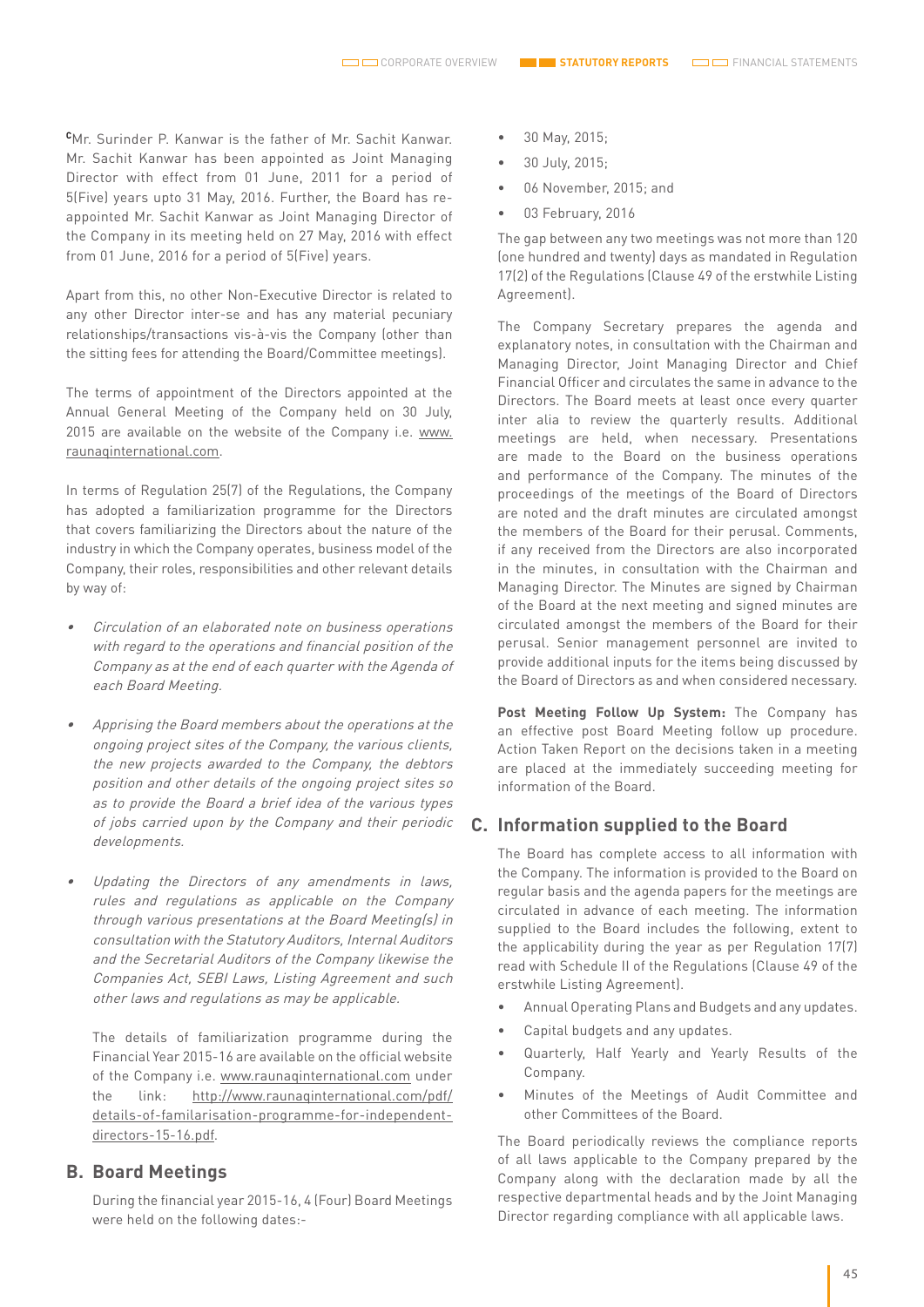## **3. BOARD COMMITTEES**

## **A. Audit Committee**

## I. Constitution and Composition

In terms of Regulation 18 of the Regulations, the "Audit Committee" comprises of the following 4 (Four) Non-Executive and Independent Directors, who have financial/accounting acumen to specifically look into internal controls and audit procedures. All the members are financially literate and have accounting and financial management expertise. The **Table-2** gives the composition of the Audit Committee and attendance record of members of the Committee:

## **Table-2**

| <b>S. No.</b> | <b>Name of Member</b>       | <b>Designation</b> | No. of meetings<br><b>Held/Attended</b> |
|---------------|-----------------------------|--------------------|-----------------------------------------|
| 1.            | Dr. Sanjeev Kumar           | Chairman           | 4/3                                     |
| 2.            | Mr. P.K. Mittal             | Member             | 4/3                                     |
| 3.            | Mr. V.K. Pargal             | Member             | 4/4                                     |
| 4.            | Mr. Satya Prakash<br>Mangal | Member             | 4/4                                     |

In addition to the Members of the Audit Committee, the Chief Executive Officer, Chief Financial Officer, Internal Auditors and Statutory Auditors attended the meetings of the Committee as invitees. Members held discussions with Statutory Auditors during the meetings of the Committee. The Audit Committee reviewed the quarterly, half-yearly and year to date un-audited and annual audited financials of the Company before submission to the Board of Directors for their consideration and approval. The Committee also reviewed the internal control systems and internal audit reports.

The Chairman of the Committee was present at the last Annual General Meeting to answer the queries of the shareholders to their satisfaction.

Mr. Kaushal Narula, Company Secretary of the Company acted as Secretary to the Audit Committee Meetings as aforesaid.

II. Audit Committee Meetings

During the year, 4 (Four) meetings of the Audit Committee were held on the following dates in terms of Regulation 18 of the Regulations (Clause 49 of the erstwhile Listing Agreement):

- 30 May, 2015;
- 30 July, 2015;
- 06 November, 2015; and
- 03 February, 2016

## III. Powers of Audit Committee

The Audit Committee has been empowered with the adequate powers as mandated in Regulation 18 of the Regulations (Clause 49 of the erstwhile Listing

Agreement) which includes the following:

- 1. To investigate any activity within its terms of reference.
- 2. To seek information from any employee.
- 3. To obtain outside legal or other professional advice.
- 4. To secure attendance of outsiders with relevant expertise, if it considers necessary.

## IV. Role of Audit Committee

The role of the Audit Committee in terms of Regulation 18 of the Regulations includes the following:

- 1. Oversight of the Company's financial reporting process and the disclosure of its financial information to ensure that the financial statement is correct, sufficient and credible;
- 2. Recommendation for appointment, remuneration and terms of appointment of auditors of the Company;
- 3. Approval of payment to Statutory Auditors for any other services rendered by the Statutory Auditors;
- 4. Reviewing, with the management, the annual financial statements and auditor's report thereon before submission to the Board for approval, with particular reference to:
	- a. matters required to be included in the director's responsibility statement to be included in the board's report in terms of clause (c) of subsection 3 of Section 134 of the Companies Act, 2013.
	- b. changes, if any, in accounting policies and practices and reasons for the same.
	- c. major accounting entries involving estimates based on the exercise of judgment by management.
	- d. significant adjustments made in the financial statements arising out of audit findings.
	- e. compliance with listing and other legal requirements relating to financial statements.
	- f. disclosure of any related party transactions.
	- g. modified opinion(s) in the draft audit report.
- 5. Reviewing, with the management, the quarterly financial statements before submission to the Board for approval;
- 6. Reviewing, with the management, the statement of uses/application of funds raised through an issue (public issue, rights issue, preferential issue, etc.), the statement of funds utilized for purposes other than those stated in the offer document/prospectus/ notice and the report submitted by the monitoring agency monitoring the utilisation of proceeds of a public or rights issue, and making appropriate recommendations to the Board to take up steps in this matter;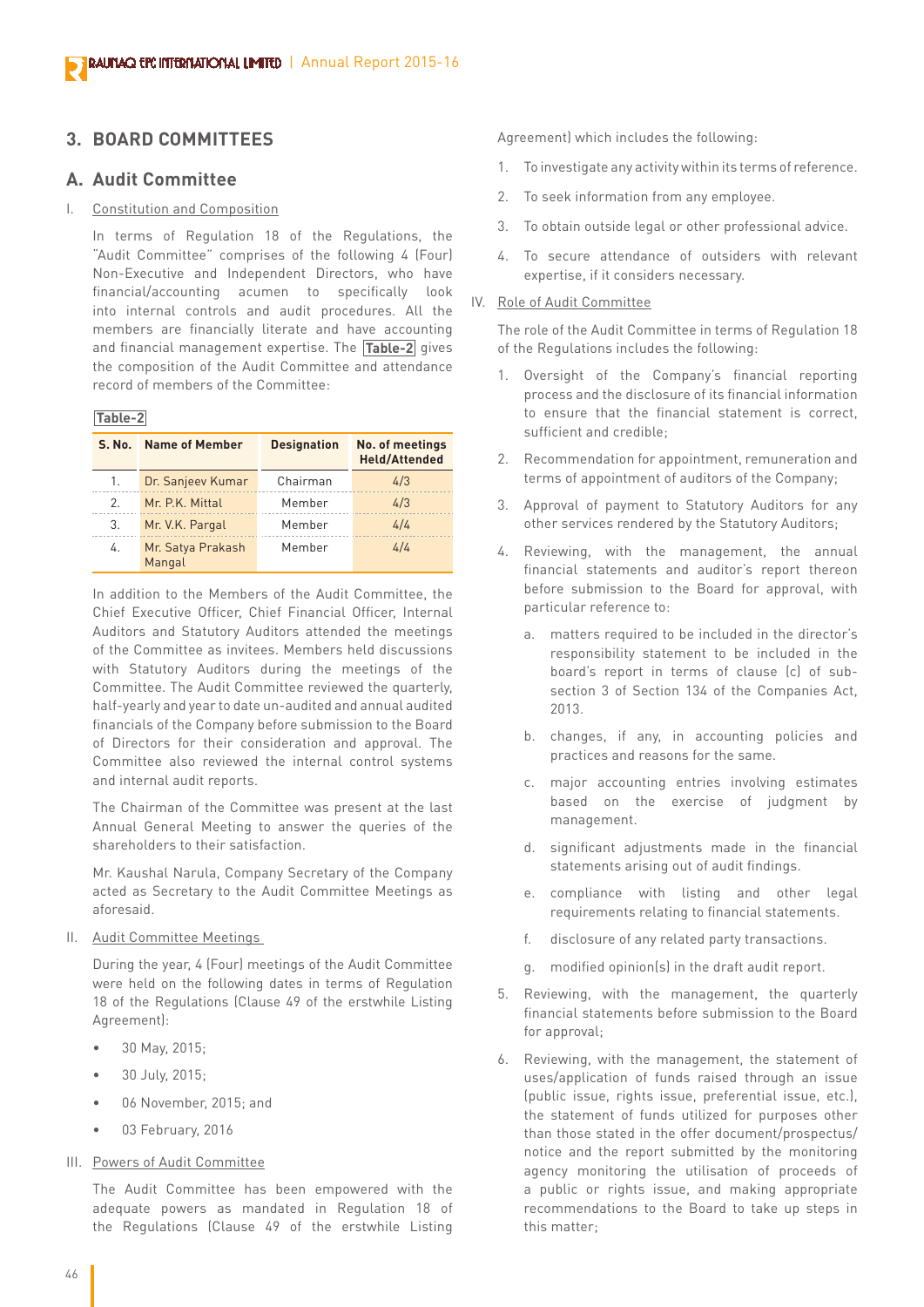- 7. Reviewing and monitoring the auditor's independence and performance, and effectiveness of audit process;
- 8. Approval or any subsequent modification of transactions of the Company with related parties;
- 9. Scrutiny of inter-corporate loans and investments;
- 10. Valuation of undertakings or assets of the Company. wherever it is necessary;
- 11. Evaluation of internal financial controls and risk management systems;
- 12. Reviewing, with the management, performance of statutory and internal auditors, adequacy of the internal control systems;
- 13. Reviewing the adequacy of internal audit function, if any, including the structure of the internal audit department, staffing and seniority of the official heading the department, reporting structure coverage and frequency of internal audit;
- 14. Discussion with internal auditors of any significant findings and follow up there on;
- 15. Reviewing the findings of any internal investigations by the internal auditors into matters where there is suspected fraud or irregularity or a failure of internal control systems of a material nature and reporting the matter to the Board;
- 16. Discussion with statutory auditors before the audit commences, about the nature and scope of audit as well as post-audit discussion to ascertain any area of concern;
- 17. To look into the reasons for substantial defaults in the payment to the depositors, debenture holders, shareholders (in case of non-payment of declared dividends) and creditors;
- 18. To review the functioning of the whistle blower mechanism;
- 19. Approval of appointment of Chief Financial Officer (CFO) (i.e., the whole-time Finance Director or any other person heading the finance function or discharging that function) after assessing the qualifications, experience and background, etc. of the candidate;
- 20. Carrying out any other function as is mentioned in the terms of reference of the Audit Committee.

The Audit Committee may also review such matters as may be referred to it by the Board or which may be specified as role of the Audit Committee under amendments, if any, from time to time, to the Listing Regulations, Companies Act and other Statutes.

V. Review of Information by Audit Committee

The Audit Committee reviews the following information:

1. Management Discussion and Analysis of financial condition and results of operations;

- 2. Statement of significant Related Party Transactions (as defined by the Audit Committee), submitted by Management;
- 3. Management letters/letters of internal control weaknesses issued by the Statutory Auditors;
- 4. Internal Audit Reports relating to internal control weaknesses;
- 5. The appointment, removal and terms of remuneration of the Chief Internal Auditor shall be subject to review by the Audit Committee; and
- 6. Statement of deviations, if required.

#### **B. Nomination and Remuneration Committee**

I. Constitution and Composition

In terms of Section 178 of the Companies Act, 2013 and Regulation 19 of the Regulations (Clause 49 of the erstwhile Listing Agreement), the Nomination and Remuneration Committee constitutes of following 4(four) Directors as members. **Table-3** gives the composition of the Nomination and Remuneration Committee and the attendance record of the members of the committee.

### **Table-3**

| S. No.        | <b>Name of Member</b>   | <b>Designation</b> | No. of<br><b>Meetings</b><br>Held/<br><b>Attended</b> |
|---------------|-------------------------|--------------------|-------------------------------------------------------|
| 1.            | Dr. Sanjeev Kumar       | Chairman           | 2/2                                                   |
| $\mathcal{P}$ | Mr Surinder P<br>Kanwar | Member             | 2/2                                                   |
| 3.            | Mr. P.K. Mittal         | Member             | 2/2                                                   |
| 4.            | Mr. Gautam<br>Mukherjee | Member             | 2/2                                                   |

Dr. Sanjeev Kumar, Mr. P.K. Mittal and Mr. Gautam Mukherjee are Non-Executive Independent Directors and Mr. Surinder P. Kanwar is Chairman and Managing Director of the Company.

II. Nomination and Remuneration Committee Meetings

During the Financial Year 2015-16, 2 (Two) meetings of the Nomination and Remuneration Committee were held. **Table-4** gives the details of the date and purpose of the meetings of Nomination and Remuneration Committee:-

## **Table-4**

|    | S. No. Date of Meeting | <b>Purpose</b>                                                                                                                                                                                         |
|----|------------------------|--------------------------------------------------------------------------------------------------------------------------------------------------------------------------------------------------------|
| 1. | 30 July, 2015          | Consideration and recommendation<br>for Annual Increments of Key<br>Managerial Personnel (KMP) and<br>Senior Management Personnel<br>of the Company to the Board of<br>Directors                       |
| 2. | 03 February.<br>2016   | Noting of the performance<br>evaluation of Independent Directors<br>carried on by the Board of Directors<br>performance evaluation by<br>and<br>the Independent Directors in their<br>separate meeting |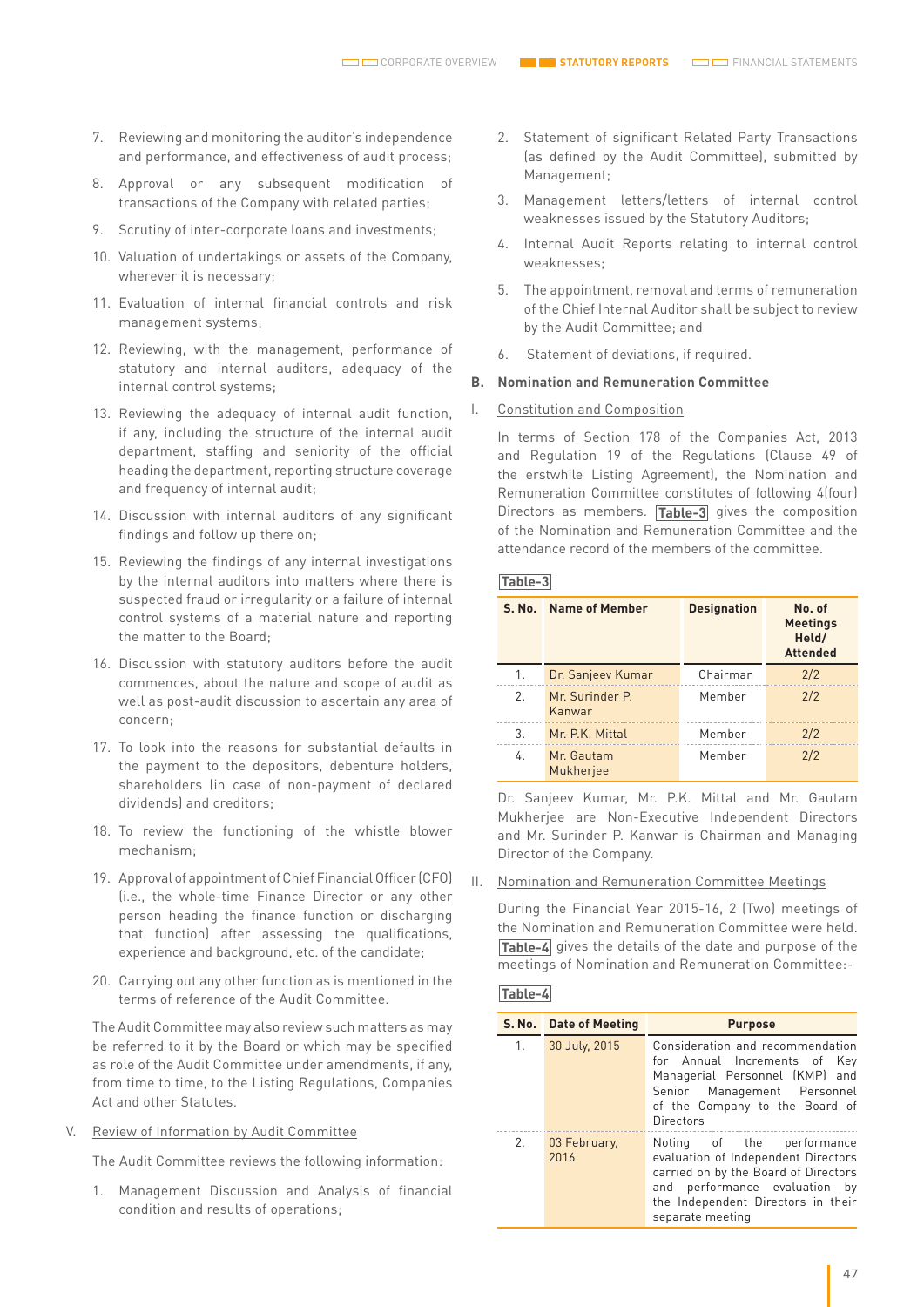The Chairman of the Nomination and Remuneration Committee was present at the last Annual General Meeting and replied to the queries of the shareholders to their satisfaction.

Mr. Kaushal Narula, Company Secretary of the Company acted as Secretary to the Nomination and Remuneration Committee meetings as aforesaid.

#### III. Role of Nomination and Remuneration Committee

The role of the Nomination and Remuneration Committee in terms of the Regulations includes the following:

- 1. formulation of the criteria for determining qualifications, positive attributes and independence of a Director and recommend to the Board a policy, relating to the remuneration of the Directors, Key Managerial Personnel and other employees;
- 2. formulation of criteria for evaluation of performance of Independent Directors and the Board;
- 3. devising a policy on Board diversity;
- 4. identifying persons who are qualified to become Directors and who may be appointed in senior management in accordance with the criteria laid down, and recommend to the Board of Directors their appointment and removal;
- 5. deciding whether to extend or continue the term of appointment of the Independent Directors, on the basis of the report of performance evaluation of Independent Directors.

Pursuant to Schedule V to the Companies Act, 2013, in case of no profits or inadequate profits, the Nomination and Remuneration Committee has been empowered to consider, approve and recommend the remuneration of Whole Time Director/Managing Director.

IV. Nomination and Remuneration Policy

Pursuant to the provisions of the Companies Act, 2013 read with Regulation 19 of the Regulations (Clause 49 of the erstwhile Listing Agreement), the policy on nomination and remuneration of Directors, Key Managerial Personnel and Senior Management as approved by the Board is available on the website of the Company i.e. www.raunaqinternational. com.

The objectives and purpose of the said policy are:

- To lay down criteria and terms and conditions with regard to identifying persons who are qualified to become Directors (Executive and Non-Executive) and persons who may be appointed in Senior Management and Key Managerial positions and to determine their remuneration.
- To determine remuneration based on the Company's size and financial position and trends and practices on remuneration prevailing in peer companies, in the Construction industry.
- To carry out evaluation of the performance of Directors, as well as Key Managerial and Senior Management Personnel.
- To provide them reward linked directly to their effort, performance, dedication and achievement relating to the Company's operations.
- To retain, motivate and promote talent and to ensure long term sustainability of talented managerial persons and create competitive advantage.

While deciding the remuneration for Directors, Key Managerial Personnel and other employees, the Board and the Nomination and Remuneration Committee takes into consideration the performance of the Company, the current trends in the industry, the qualification of the appointee(s), positive attributes, their independence, expertise, past performance and other relevant factors. The Board/Committee regularly keeps track of the market trends in terms of compensation levels and practices in relevant industries. This information is used to review the Company's remuneration policy from time to time.

### V. Policy on Board Diversity

In terms of Regulation 19 of the Regulations, the Nomination and Remuneration Committee formed the policy on Board Diversity to provide for having a broad experience and diversity on the Board. The said policy is a part of Nomination and Remuneration Policy.

### VI. Performance Evaluation

In terms of Regulation 17 of the Regulations, the Board of Directors in its meeting held on 03 February, 2016 evaluated the performance of Independent Directors in terms of criteria of performance evaluation as laid down by Nomination and Remuneration Committee which covers the area relevant to their role as Independent Director in the Company.

During the Financial Year 2015-16, a separate meeting of the Independent Directors of the Company was held on 03 February, 2016 in terms of Regulation 25 of the Regulations.

The Independent Directors in their separate meeting:

- i. reviewed the performance of non-independent Directors and the Board as a whole;
- ii. reviewed the performance of the Chairperson of the Company, taking into account the views of executive directors and non-executive directors;
- iii. assessed the quality, quantity and timeliness of flow of information between the Company management and the Board that is necessary for the Board to effectively and reasonably perform their duties.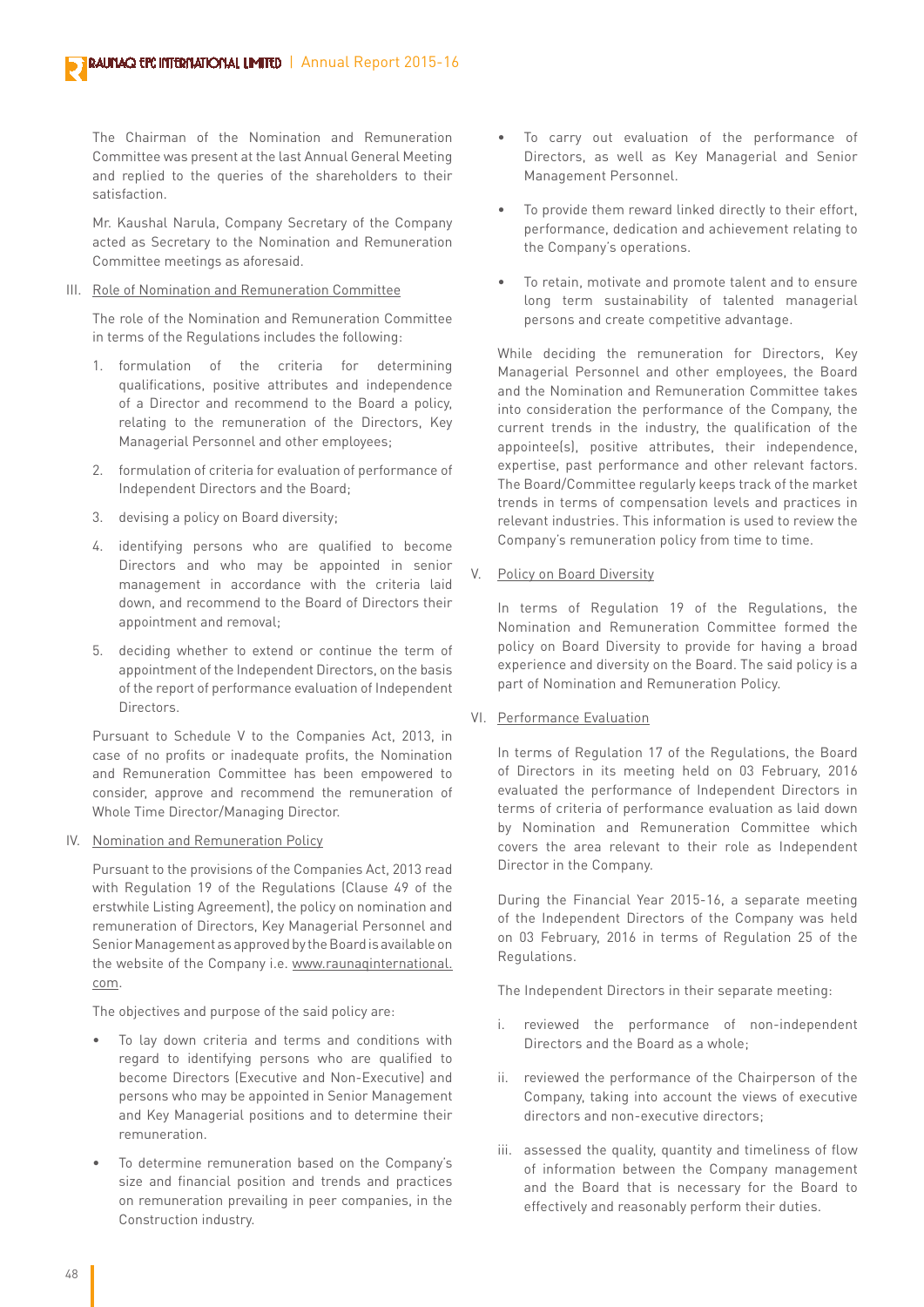#### VII. Remuneration of Directors for 2015-16

| Table-5<br>(₹ in lacs)              |                      |                 |                                 |               |              |
|-------------------------------------|----------------------|-----------------|---------------------------------|---------------|--------------|
| NON-EXECUTIVE INDEPENDENT DIRECTORS |                      |                 |                                 |               |              |
| <b>Name of Members</b>              | <b>Sitting Fees#</b> |                 | <b>Salaries and Perquisites</b> |               | <b>Total</b> |
|                                     | <b>Board</b>         | Committee       |                                 |               |              |
|                                     | Meetings             | <b>Meetings</b> |                                 |               |              |
| Dr. Sanjeev Kumar                   | 0.34                 | 0.57            | Nil                             |               | 0.91         |
| Mr. V.K. Pargal                     | 0.46                 | 0.46            | Nil                             |               | 0.92         |
| Mr. P.K. Mittal                     | 0.34                 | 0.63            | Nil                             |               | 0.97         |
| Mr. Gautam Mukherjee                | 0.45                 | 0.11            | Nil                             |               | 0.56         |
| Mr. N.V. Srinivasan                 | 0.45                 | 0.00            | Nil                             |               | 0.45         |
| Mr. Satya Prakash Mangal            | 0.46                 | 0.46            | Nil                             |               | 0.92         |
| Ms. Seethalakshmi                   | 0.23                 | 0.00            | Nil                             |               | 0.23         |
| Venkataraman                        |                      |                 |                                 |               |              |
| Sub-Total (A)                       |                      |                 |                                 | 4.96          |              |
|                                     |                      |                 | <b>EXECUTIVE DIRECTORS</b>      |               |              |
| Mr. Surinder P. Kanwar              | Nil                  | <b>Nil</b>      | Salary<br>٠                     | 0.00          |              |
| Chairman & Managing                 |                      |                 | Contribution to provident       |               |              |
| Director                            |                      |                 | and other funds [*]             |               |              |
|                                     |                      |                 | Monetary value of               |               | ##0.00       |
|                                     |                      |                 | perquisites [**]                |               |              |
| Mr. Sachit Kanwar                   | Nil                  | Nil             | Salary and allowances<br>٠      | 73.00         |              |
| Joint Managing Director             |                      |                 | Contribution to provident<br>٠  | 17.00         |              |
|                                     |                      |                 | and other funds [*]             |               |              |
|                                     |                      |                 | Monetary value of<br>٠          | 11.00         | 101.00       |
|                                     |                      |                 | perquisites (**)                |               |              |
|                                     |                      |                 |                                 | Sub-Total (B) | 101.00       |
| <b>Grand Total</b>                  |                      |                 |                                 |               | 105.96       |
|                                     |                      |                 |                                 |               |              |

- **#** Inclusive of Service Tax @ 12.36%, 14.00%, 14.50% as applicable during the year.
- **\*** Excludes provision for gratuity which is determined on the basis of actuarial valuation done on an overall basis for the Company.
- **\*\*** Excludes provision for compensated absences which is made based on the actuarial valuation done on an overall basis for the Company.
- **##** Token remuneration of ` 1.00 per month.

There is no notice period or severance fee in respect of appointment of any of the above Managerial Personnel. Neither Mr. Surinder P. Kanwar nor Mr. Sachit Kanwar is entitled for any performance linked incentives and the Company does not have any Stock Option Scheme.

The Company has paid remuneration to the Non-Executive Independent Directors by way of sitting fees at the rate of ₹ 10,000/- (Rupees Ten Thousand Only) for attending each meeting of the Board and Audit Committee and  $\bar{\bar{\xi}}$  5,000/-(Rupees Five Thousand Only) for other Committees of the Board of Directors of the Company.

#### **C. Stakeholders' Relationship Committee**

In terms of the provisions of the Companies Act, 2013 and Regulation 20 of the Regulations (Clause 49 of the erstwhile Listing Agreement), the "Stakeholders' Relationship Committee" constitutes of following 3 (Three) Directors as members.

 The "Stakeholders' Relationship Committee" has been empowered to consider and resolve the grievances of shareholders of the Company including complaints related to transfer of shares, non-receipt of balance sheet, non-receipt of declared dividends and other miscellaneous grievances. The said Committee is also authorised to effect transfers/transmissions of Equity Shares/Debentures and other securities and also to issue Duplicate Share Certificates and other securities and matters related or incidental thereto.

The **Table-6** gives the composition of the Stakeholders' Relationship Committee and the attendance record of Members of the Stakeholders' Relationship Committee:

#### **Table-6**

| <b>S. No.</b> | <b>Name of Member</b>  | <b>Designation</b> | No. of<br><b>Meetings</b><br>Held/<br><b>Attended</b> |
|---------------|------------------------|--------------------|-------------------------------------------------------|
|               | Mr. P.K. Mittal        | Chairman           | 1/1                                                   |
| $\mathcal{P}$ | Mr. Surinder P. Kanwar | Member             | 1/1                                                   |
|               | Mr. Sachit Kanwar      | Member             | 1/1                                                   |

Mr. P.K. Mittal is Non-Executive Independent Director, Mr. Surinder P. Kanwar is the Chairman & Managing Director and Mr. Sachit Kanwar is the Joint Managing Director of the Company.

I. Stakeholder's Relationship Committee Meetings

During the Financial Year 2015-16, the Committee met 1 (One) time on 30 May, 2015 and the Committee took note of status of requests received from the Shareholders for Dematerialisation, Rematerialisation, non-receipt of annual report, non-receipt of declared dividend, Transfers and Transmission of Shares as on 31 March, 2015.

Mr. Kaushal Narula, Company Secretary of the Company acted as Secretary to the Stakeholder's Relationship Committee Meeting as aforesaid.

II. Sub-Committee

In order to have speedy disposal of the Shareholders'/ Investors' requests for transfer and transmission, a Sub-Committee consisting of the following Directors/ Officers of the Company is in place for effecting transfer/ transmission/split/consolidation of shares.

The Sub-Committee has also been empowered to approve the issue of Duplicate Share Certificates representing upto 500 Equity shares of the Company in lieu of those which are reported to be lost/misplaced by the shareholders upon the execution of the requisite Indemnity and other related documents.

- a. Mr. Surinder P. Kanwar, Chairman and Managing Director
- b. Mr. Sachit Kanwar, Joint Managing Director
- c. Mr. Shalesh Kumar, Chief Financial officer
- d. Mr. Kaushal Narula, Company Secretary

Any two of the above are authorised to consider and approve the transfer/transmission/split/consolidation of shares and to approve the issue of Duplicate Share Certificate(s) representing upto 500 Equity Shares of the Company. The Sub-Committee is attending to above said formalities at least once in a fortnight.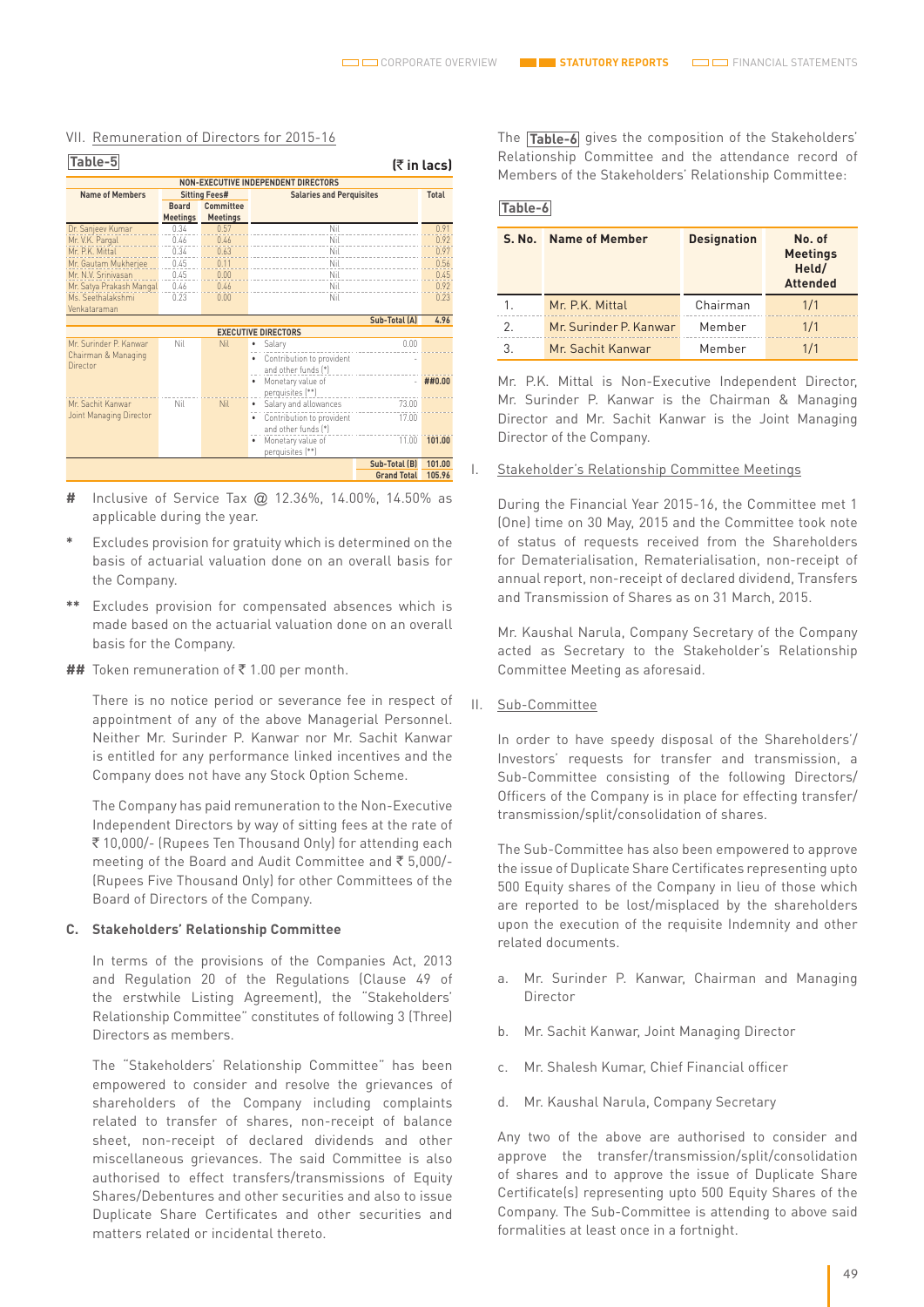III. Status of Investor Complaints/Requests

| No. of Complaints received during<br>financial year 2015-16                                        | NII.           |
|----------------------------------------------------------------------------------------------------|----------------|
| No. of Complaints resolved to the<br>satisfaction of stakeholders during<br>financial year 2015-16 | NOT APPLICABLE |

No. of pending requests for share transfers, transmissions, dematerialisations and rematerialisations as on 31 March, 2016.

| <b>Particulars</b>                 | No. of<br><b>Requests</b> | No. of<br><b>Securities</b> |
|------------------------------------|---------------------------|-----------------------------|
| <b>Transfers and Transmissions</b> | NII.                      | NII.                        |
| Dematerialisations and             | NII.                      | NII.                        |
| <b>Rematerialisations</b>          |                           |                             |

#### **D. Corporate Social Responsibility Committee ("CSR Committee")**

#### I. Constitution and Composition

In terms of provisions of Section 135 of the Companies Act, 2013, the Corporate Social Responsibility Committee ("CSR Committee") constitutes of following 4 (Four) Directors as members to monitor the Corporate Social Responsibility Policy as approved by the Board and recommend the amount of expenditure to be incurred on the activities referred to in the said policy.

A copy of the said policy is available on website of the Company i.e. www.raunaqinternational.com.

The **Table-7** gives the composition of the CSR Committee:

**Table-7**

| S. No. | <b>Name of Member</b>    | <b>Designation</b> |
|--------|--------------------------|--------------------|
| 1      | Mr. Surinder P. Kanwar   | Chairman           |
| 2      | Mr. Sachit Kanwar        | Member             |
| 3      | Mr. P.K. Mittal          | Member             |
| 4.     | Mr. Satya Prakash Mangal | Member             |

Mr. Surinder P. Kanwar is Chairman and Managing Director, Mr. Sachit Kanwar is Joint Managing Director and Mr. P.K. Mittal and Mr. Satya Prakash Mangal are the Non-Executive Independent Directors of the Company.

#### II. CSR Committee Meetings

The CSR Committee in its meeting held on 27 May, 2016 formed the view and recommended to the Board that the amount of  $\overline{\xi}$  12.82 Lacs was required to be spent on CSR activities by the Company during the year 2015-16.

The Board decided that since the Company has not decided upon the Project under CSR, wherein the funds can be spend, it shall soon figure out the Projects to be undertaken under CSR activities and spend accordingly.

## **E. Finance Committee**

The "Finance Committee" of the Board of Directors of the Company is in existence which has been empowered to take care of the financing and other day to day requirements of the Company. The said Committee is authorised to borrow monies, make loans, issue shares etc. and matters related or incidental thereto.

The **Table-8** gives the composition of the Finance Committee:

#### **Table-8**

|               | S. No. Name of Member  | <b>Designation</b> |
|---------------|------------------------|--------------------|
| 1             | Mr. P.K. Mittal        | Chairman           |
| 2             | Mr. Surinder P. Kanwar | Member             |
| $\mathcal{R}$ | Mr. Sachit Kanwar      | Member             |
| 4.            | Dr. Sanjeev Kumar      | Member             |

Mr. P.K. Mittal and Dr. Sanjeev Kumar are the Non-Executive Independent Directors, Mr. Surinder P. Kanwar is Chairman & Managing Director and Mr. Sachit Kanwar is Joint Managing Director of the Company.

During the Financial Year 2015-16, the Committee met 2 (Two) times on 25 June, 2015 and 25 August, 2015 respectively and considered the matters as aforesaid in the normal course of business.

#### **4. Subsidiary Companies**

Your Company has a 100% wholly owned subsidiary Xlerate Driveline India Limited (XDIL).

In terms of Regulation 16 of the Regulations (Clause 49(V) of the erstwhile Listing Agreement), XDIL is "material non-listed Indian subsidiary Company" of the Company in the preceding financial year 2014-15.

The Company has complied with the following requirements mandated in Regulation 24 of the Regulations:

- 1. Dr. Sanjeev Kumar and Mr. V.K. Pargal, Non-Executive Independent Directors of the Company are also the Non-Executive Independent Directors on the Board of Xlerate Driveline India Limited (XDIL).
- 2. The Audit Committee periodically reviews the financial statements, in particular, the investments made by Xlerate Driveline India Limited (XDIL), if any.
- 3. The minutes of the Board Meetings of Xlerate Driveline India Limited (XDIL) are placed before the Board. The management periodically notifies to the Board of all significant transactions and arrangements entered into by the Xlerate Driveline India Limited (XDIL).
- 4. The Company has formulated a policy on material subsidiary(ies) in accordance with the Regulation 16(1)(c) of the Regulations (Clause 49 of the erstwhile Listing Agreement). The said policy has been posted on the website of the Company i.e. www.raunaqinternational.com under the link http://www.raunaqinternational.com/pdf/policy-onmaterial subsidiary.pdf.

"Significant Transaction or Arrangement" shall mean any individual transaction or arrangement that exceeds or is likely to exceed 10% of the total revenues or total expenses or total assets or total liabilities, as the case may be, of the material unlisted subsidiary for the immediately preceding accounting year.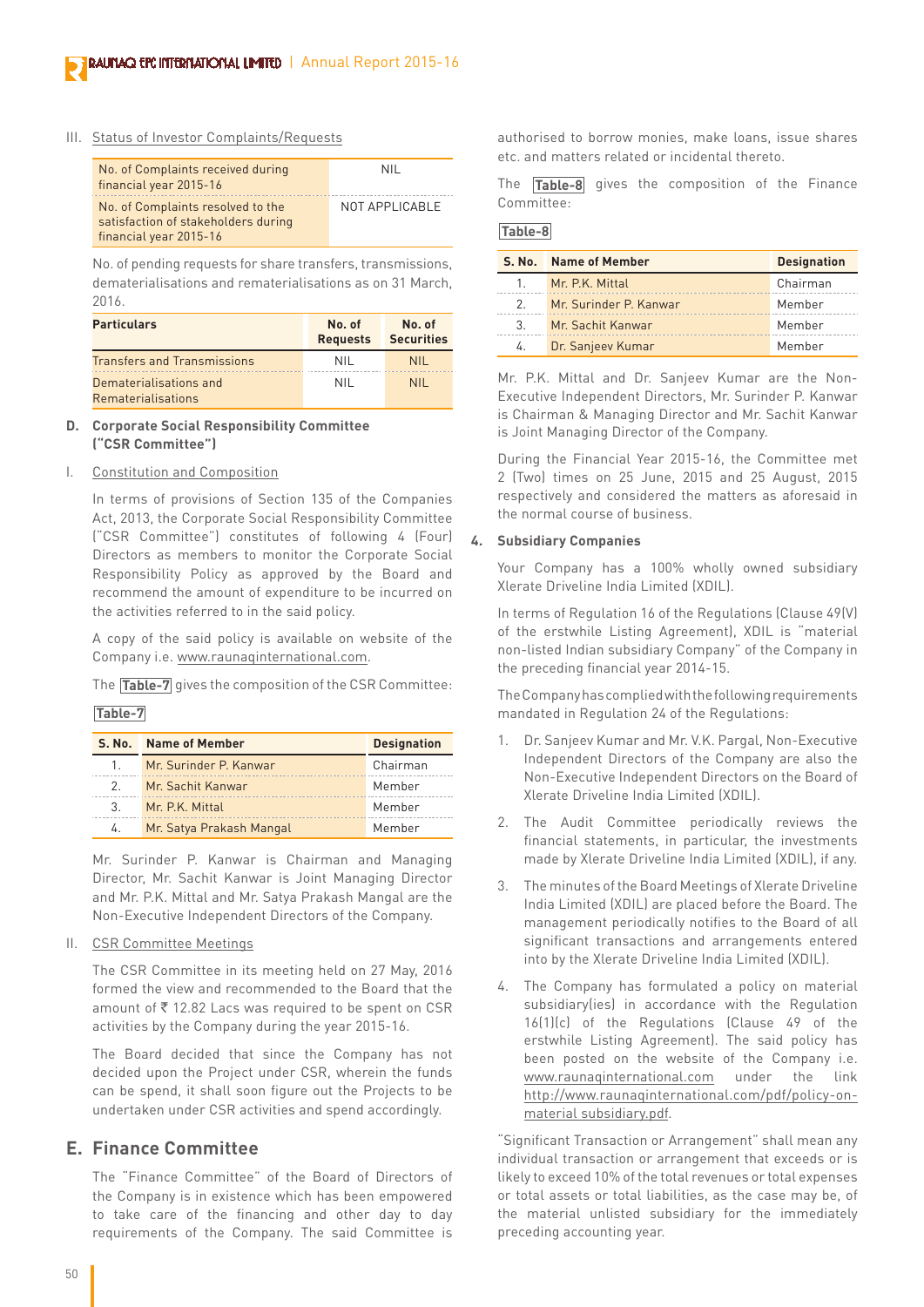## **5. COMPLIANCE OFFICER**

Mr. Kaushal Narula, Company Secretary is the Compliance Officer of the Company.

## **6. DIRECTORS**

During the financial year 2015-16, the members of the Company, at their Annual General Meeting held on 30 July, 2015 approved the appointment of Dr. Sanjeev Kumar, Mr. Gautam Mukherjee and Ms. Seethalakshmi Venkataraman as Non Executive Independent Directors in terms of Section 149 of the Companies Act, 2013 for a period of 5 (Five) Years upto the conclusion of the 55th Annual General Meeting (AGM) of the Company in the calendar year 2020.

#### **Re-Appointment of existing Non-Executive Rotational Directors**

In accordance with the provisions of the Companies Act 1956 and the Articles of Association of the Company, Mr. P.K. Mittal and Mr. N.V. Srinivasan, Directors retire by rotation at the ensuing Annual General Meeting.

Therefore, in terms of Section 149 of the Companies Act, 2013, it has been proposed to appoint Mr. P.K. Mittal as Non Executive Independent Director at the ensuing Annual General Meeting (AGM) of the Company for a period of 5 (Five) Years upto the conclusion of the 56th Annual General Meeting (AGM) of the Company in the Calendar year 2021.

Mr. N.V. Srinivasan, Non Executive Director of the Company, liable to retire by rotation in terms of the Companies Act, 2013 has offered himself to be re-appointed as Non-Executive Director in terms of Section 152 of the Companies Act, 2013 at the ensuing Annual General Meeting of the Company.

Therefore, in terms of Section 152 of the Companies Act, 2013, it has been proposed to appoint N.V. Srinivasan as Non-Executive Director at the ensuing Annual General Meeting (AGM) of the Company, liable to retire by rotation upto the conclusion of the next Annual General Meeting (AGM) of the Company in the Calendar year 2021.

As required under Regulation 36 of the Regulations, the information or details pertaining to the Directors seeking appointment/re-appointment in the ensuing Annual General Meeting, are furnished below.

The **Table-9** gives the information pertaining to the Non-Executive Independent Director who is to be appointed in terms of the provisions of the Section 149 of the Companies Act, 2013 & Non-Executive Director who is to be appointed in terms of the provisions of Section 152 of the Companies Act, 2013 respectively.

### **Table-9**

| <b>S. No.</b> | <b>Designation</b>                                                                                                                                                                                                                                                                                                                                                                                                                                                                                                                                                                            |
|---------------|-----------------------------------------------------------------------------------------------------------------------------------------------------------------------------------------------------------------------------------------------------------------------------------------------------------------------------------------------------------------------------------------------------------------------------------------------------------------------------------------------------------------------------------------------------------------------------------------------|
| 1.            | Mr. P.K. Mittal, Director<br>Brief Resume: Mr. P.K. Mittal, aged 62 years is a<br>Non-Executive Independent Director of the Company<br>since 31 <sup>st</sup> July, 2003. He is a Commerce Graduate and<br>LLB. from University of Delhi. He is also the fellow<br>member of Institute of Company Secretaries of India. He<br>has over 33 years of experience in Central Excise Laws,<br>Customs, Company Law, FEMA etc. He is the Chairman<br>of Stakeholders' Relationship Committee and Finance<br>Committee and also a member of Nomination and<br>Remuneration Committee of the Company. |
|               | As on 31 March, 2016, he does not hold any Share in the<br>Company and also he doesn't hold directorship and the<br>membership of the Committee of Board in any other<br>Company.                                                                                                                                                                                                                                                                                                                                                                                                             |
| $\mathcal{P}$ | Mr. N.V. Srinivasan, Director<br>Brief Resume: Mr. N.V. Srinivasan, aged 71 years is a<br>Non-Executive Director of the Company since 30 October,<br>2006. He is a Graduate in Mechanical Engineering. He<br>has done MS in Industrial Engineering from University<br>of Illinois and he is an MBA from Graduate School of<br>Business of the University of Pittsburgh in USA. He has a<br>vast experience of 45 years.                                                                                                                                                                       |
|               | As on 31 March, 2016, he does not hold any Share in the<br>Company and also he doesn't hold directorship and the<br>membership of the Committee of Board in any other<br>Company.                                                                                                                                                                                                                                                                                                                                                                                                             |

#### **7. GENERAL BODY MEETINGS**

The last three Annual General Meetings of the Company were held as detailed below:

#### **Annual General Meetings**

#### **Table-10**

| <b>Financial</b><br>Year | Venue                                                                        | Date & Time              | <b>Special Resolution(s)</b><br>Passed                                                                                                                                                                                                                                      |
|--------------------------|------------------------------------------------------------------------------|--------------------------|-----------------------------------------------------------------------------------------------------------------------------------------------------------------------------------------------------------------------------------------------------------------------------|
| 2014-15                  | <b>Huda Convention</b><br>Centre, Sector-12<br>Faridabad-121007<br>(Haryana) | 30.07.2015<br>11.30 A.M. | Yes<br>Consideration and approval<br>of Change of Name of the<br>Company from<br>"Raunag<br>International Limited"<br>to<br>"Raunag EPC International<br>Limited".                                                                                                          |
| 2013-14                  | <b>HUDA Convention</b><br>Centre, Sector-12<br>Faridabad-121007<br>(Haryana) | 29.08.2014<br>11.30 A.M. | Yes<br>1<br>Consideration<br>and<br>approval of the payment<br>of remuneration<br>t <sub>0</sub><br>Mr. Sachit Kanwar, Joint<br>Managing<br>Director<br>of the Company, for<br>further period of 2(two)<br>Years with effect from<br>01 June, 2014 of his<br>present tenure |
|                          |                                                                              |                          | 2.<br>Consideration<br>and<br>approval of increase<br>in borrowing powers of<br>the Company                                                                                                                                                                                 |
| 2012-13                  | <b>HUDA Convention</b><br>Centre, Sector-12<br>Faridabad-121007<br>(Haryana) | 30.07.2013<br>11.30 A.M. | <b>No</b>                                                                                                                                                                                                                                                                   |

#### **Extra-ordinary General Meetings**

No Extraordinary General Meeting of the Company was held during the Financial Year ended 31 March, 2016.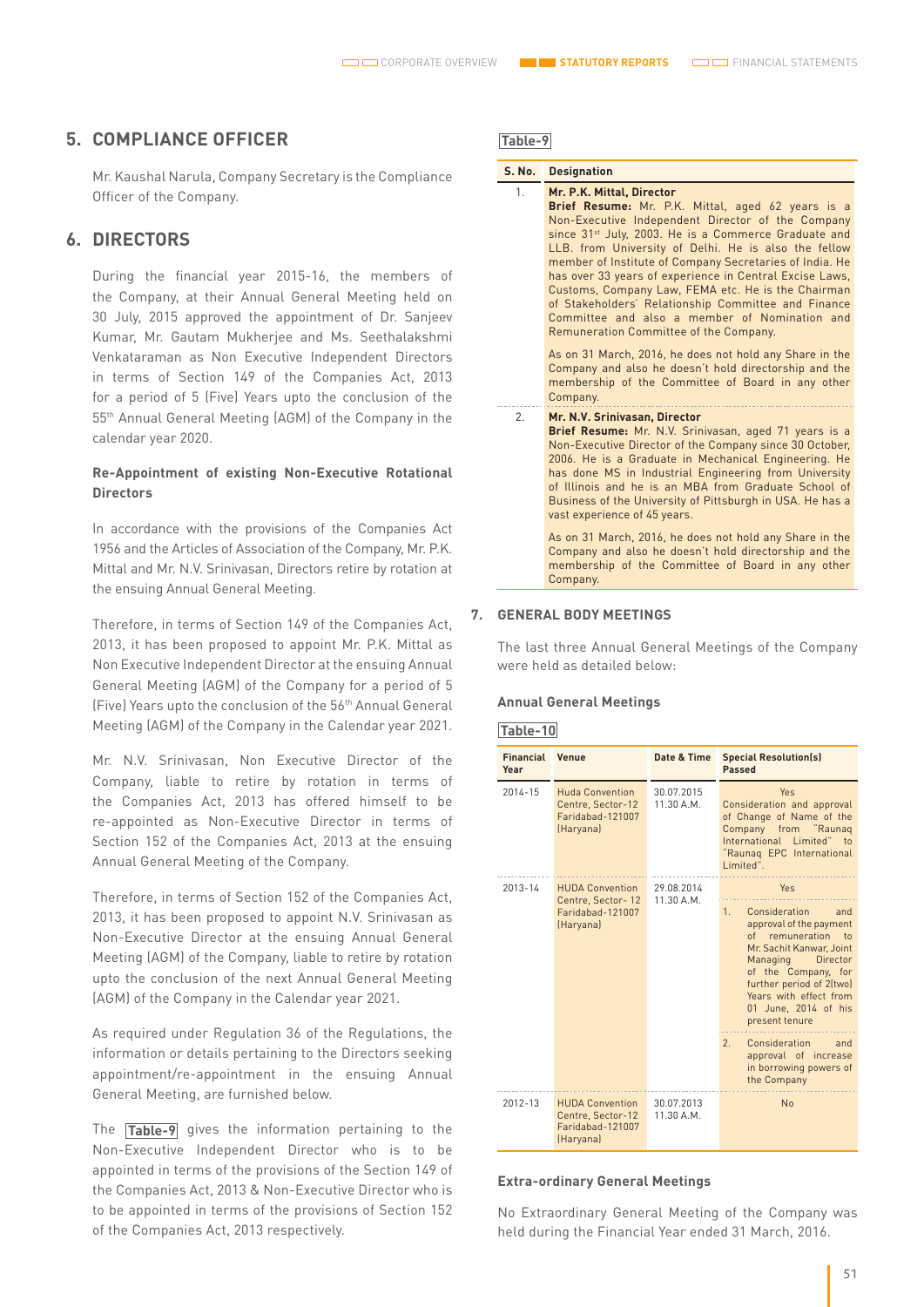#### **Postal Ballot**

There are no special resolutions passed during 2015-16 through postal ballot and no special resolution is proposed to be conducted through postal ballot.

## **8. Means of Communication**

The Quarterly, Half Yearly and Annual Financial Results during the year were published by the Company as under:

#### **Table-11**

| <b>Financial Results</b>                       | Name(s) of<br><b>Newspapers</b>                  | Date(s) of<br><b>Publication</b> |
|------------------------------------------------|--------------------------------------------------|----------------------------------|
| Quarter/Year ended<br>31 March, 2015           | The Financial<br>Express#,<br>Jansatta (Hindi)## | 31 May, 2015                     |
| Quarter ended<br>30 June, 2015                 | Mint*<br>Veer Arjun (Hindi)**                    | 31 July, 2015                    |
| Quarter/Half Year ended<br>30 September, 2015  | Mint*<br>Veer Arjun (Hindi)**                    | 07 November, 2015                |
| Quarter/Nine Months ended<br>31 December, 2015 | Mint*<br>Veer Arjun (Hindi)**                    | 04 February, 2016                |

# The Financial Express- Delhi & Mumbai Edition

## Jansatta (Hindi)-Delhi Edition

\* Mint- Mumbai & Delhi Edition

\*\*Veer Arjun (Hindi)-Delhi Edition

In addition to the above, the quarterly/half yearly and the annual financial results and official releases, if any, are also displayed under the "Investors" section on the Company's official website i.e. www.raunaqinternational. com for the information of all the shareholders.

Also, the Quarterly Corporate Governance Report and Shareholding Pattern of the Company as mandated under Regulation 27 (Clause 49 of the erstwhile Listing Agreement) and Regulation 31 of the Regulations (Clause 35 of the erstwhile Listing Agreement) respectively are filed with BSE Limited (BSE) through BSE Listing Centre.

Further, any interviews given by Company Executives/ Management during the year are also displayed on the Company's official website i.e. www.raunaqinternational.com.

#### **Green Initiative**

 In support of the "Green Initiative" undertaken by Ministry of Corporate Affairs (MCA), the Company had sent soft copies of Annual Reports for the year 2014-15 to all those shareholders whose e-mail addresses were made available to the depositories or the Registrar and Transfer Agents (RTA). Physical copies were sent to only those shareholders whose e-mail addresses were not available and for the bounced e-mail cases.

Besides the above, no other presentations were made to any institutional investor or to the analysts.

## **9. GENERAL SHAREHOLDERS' INFORMATION**

#### **A. Company Registration Details:**

The Company is registered under the Registrar of Companies, NCT of Delhi and Haryana.

The Corporate Identification Number (CIN) allotted to the Company by the Ministry of Corporate Affairs (MCA) is L51909HR1965PLC034315.

#### **B. Annual General Meeting Details:**

The forthcoming AGM of the Company shall be held at 11:30 A.M. on Wednesday, the 03 August, 2016 at HUDA Convention Centre, Sector-12, Faridabad-121007, Haryana.

#### **C. Financial Year:**

Financial year of the Company commences on 01 April and ends on 31 March. The four Quarters of the Company end on 30 June, 30 September, 31 December and 31 March respectively.

#### **D. Record Date for Dividend Payment:**

27 July, 2016.

#### **E. Dividend Payment Date:**

The dividend, if declared, will be paid on or before September 02, 2016.

#### **F. Listing on Stock Exchanges and Stock Code:**

The Shares of the Company are listed on the following Stock Exchanges:

1. BSE Limited [BSE]

 (Stock Code: 537840)

2. Delhi Stock Exchange Limited [DSE]\*

 The Annual Listing Fees for the year 2016-17 has been paid in advance to the BSE Limited.

Delhi Stock Exchange has been derecognized by SEBI pursuant to **SEBI order No: WTM/PS/45/MRD/ DSA/NOV/2014** dated 19 November, 2014 therefore the filling of documents required under various regulations have been discontinued by the Company with effect from 01 April, 2016 and the exchange has been intimated regarding the same. Further, in purview of the same, the Annual Listing Fees for the year 2016-17 has also not been paid to the Delhi Stock Exchange Limited.

#### **G. Market Price Data:**

High and Low prices during each month of Financial Year 2015-16 on BSE Limited are as under: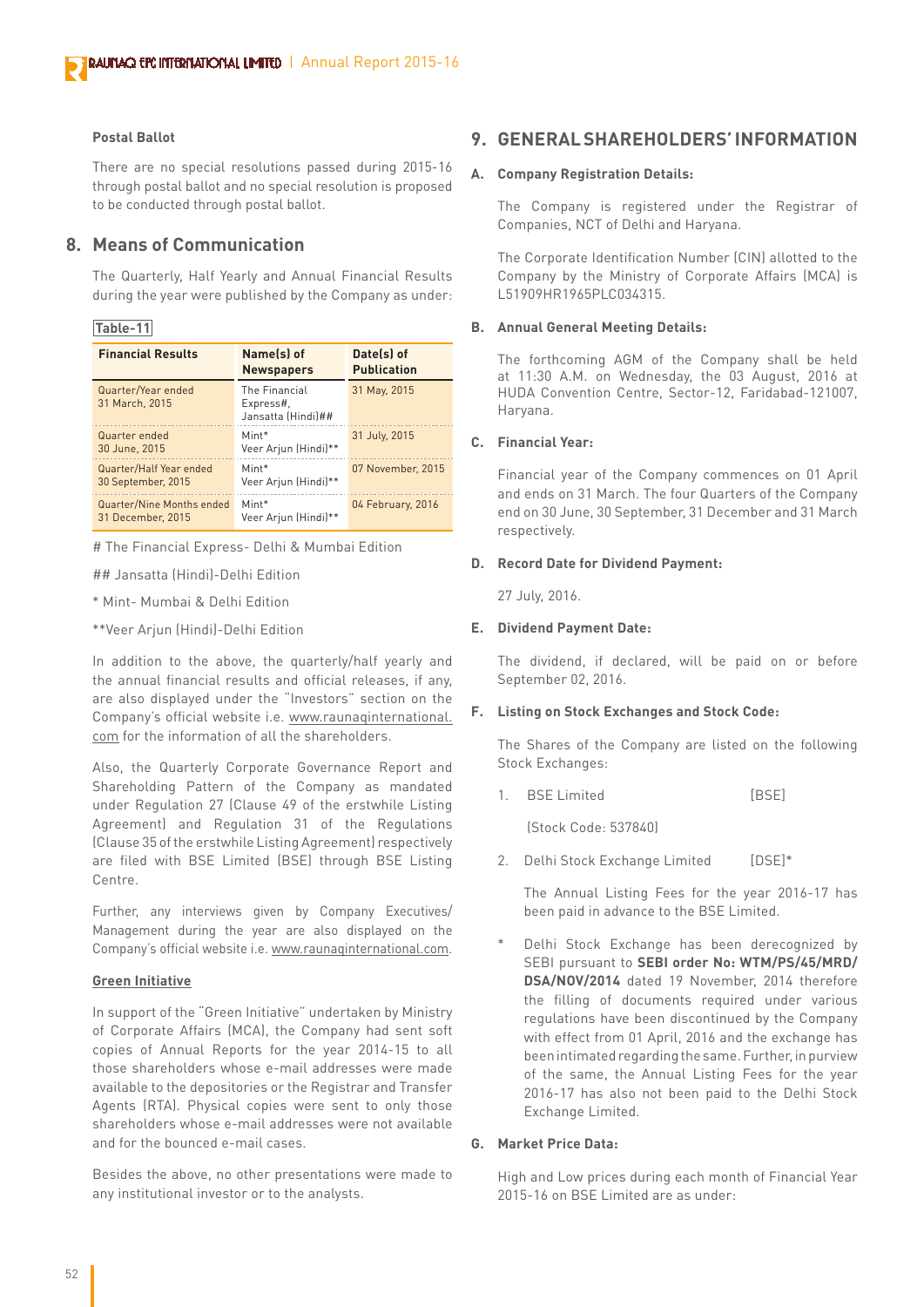| <b>Month</b> | High $(\bar{z})$ | Low $(\bar{z})$ | Closing $(\bar{z})$ |
|--------------|------------------|-----------------|---------------------|
| April        | 107.00           | 75.05           | 90.25               |
| May          | 103.00           | 68.25           | 85.00               |
| June         | 9980             | 61.30           | 80.25               |
| July         | 109.90           | 75.00           | 94 25               |
| August       | 100.00           | 71.20           | 83.70               |
| September    | 87.00            | 60.10           | 75.00               |
| October      | 84.50            | 69.10           | 84.05               |
| November     | 99.00            | 80.00           | 99.00               |
| December     | 127.05           | 95.15           | 127.05              |
| January      | 134.70           | 88.10           | 110.80              |
| February     | 135.00           | 92.30           | 104.50              |
| March        | 129.00           | 102.90          | 123.50              |

The Closing Price represents the price on the last trading day of each month of Financial Year 2015-16.

#### **Table-12**

The graphical presentation of movement of closing prices of the Company on BSE during the year is as under:

#### **RAUNAQ EPC INTERNATIONAL LIMITED PRICES VERSUS SENSITIVITY AT BSE**



#### **H. Registrar and Transfer Agent:**

 Link Intime India Private Limited (Formerly known as Intime Spectrum Registry Limited) is the Registrar and Transfer agent for handling both the share registry work relating to shares held in physical and electronic form at single point. The Share Transfers were duly registered and returned in the normal course within stipulated period, if the documents were clear in all respects.

The Shareholders are therefore advised to send all their correspondences directly to the Registrar and Transfer Agent of the Company at the below mentioned address:

 Link Intime India Private Limited 44, Community Centre, 2nd Floor Naraina Industrial Area, Phase- 1 Near PVR Naraina New Delhi – 110028 Phone Nos: 011-41410592-94 Fax No. : 011-41410591 E-mail: delhi@linkintime.co.in

However, for the convenience of Shareholders, correspondences relating to Shares received by the Company are forwarded to the Registrar and Transfer Agent for action thereon.

In terms of Regulation 7 of the Regulations, the Company has filed a compliance certificate with BSE Limited (BSE) through BSE Listing Centre duly signed by Mr. Kaushal Narula, Compliance Officer of the Company and the authorized representative of Registrar & Transfer Agent of the Company certifying that all activities in relation to both physical and electronic share transfer facility are maintained by the Registrar & Transfer Agent of the Company.

#### **I. Share Transfer System:**

The Shares are accepted for registration of transfer at the Registered Office of the Company in addition to the office of Registrar and Transfer Agent (RTA), Link Intime India Private Limited. Link Intime India Private Limited is fully equipped to undertake the activities of Share Transfers and redressal of Shareholders grievances.

In order to have speedy disposal of the shareholders'/ investors' requests for transfer and transmission, a sub-committee consisting of the Directors/Officers of the Company is in place for effecting Transfer/Transmission/ Split/Consolidation of Shares as detailed in Point 3 (C)(II) Sub Committee of this report.

After approved by the Sub-Committee, the Share Transfers are affected by the Registrar and Transfer Agent of the Company.

As per the requirements of Regulation 40(9) of the Regulations and Clause 47(c) of the erstwhile Listing Agreement, the Company has obtained the Half Yearly Certificates from a Company Secretary in Practice for due compliance of Share Transfer formalities.

**J. Shareholding pattern of the Company as per category of shareholders as on 31 March, 2016:**



**\*Non Promoters Holdings are Negligible**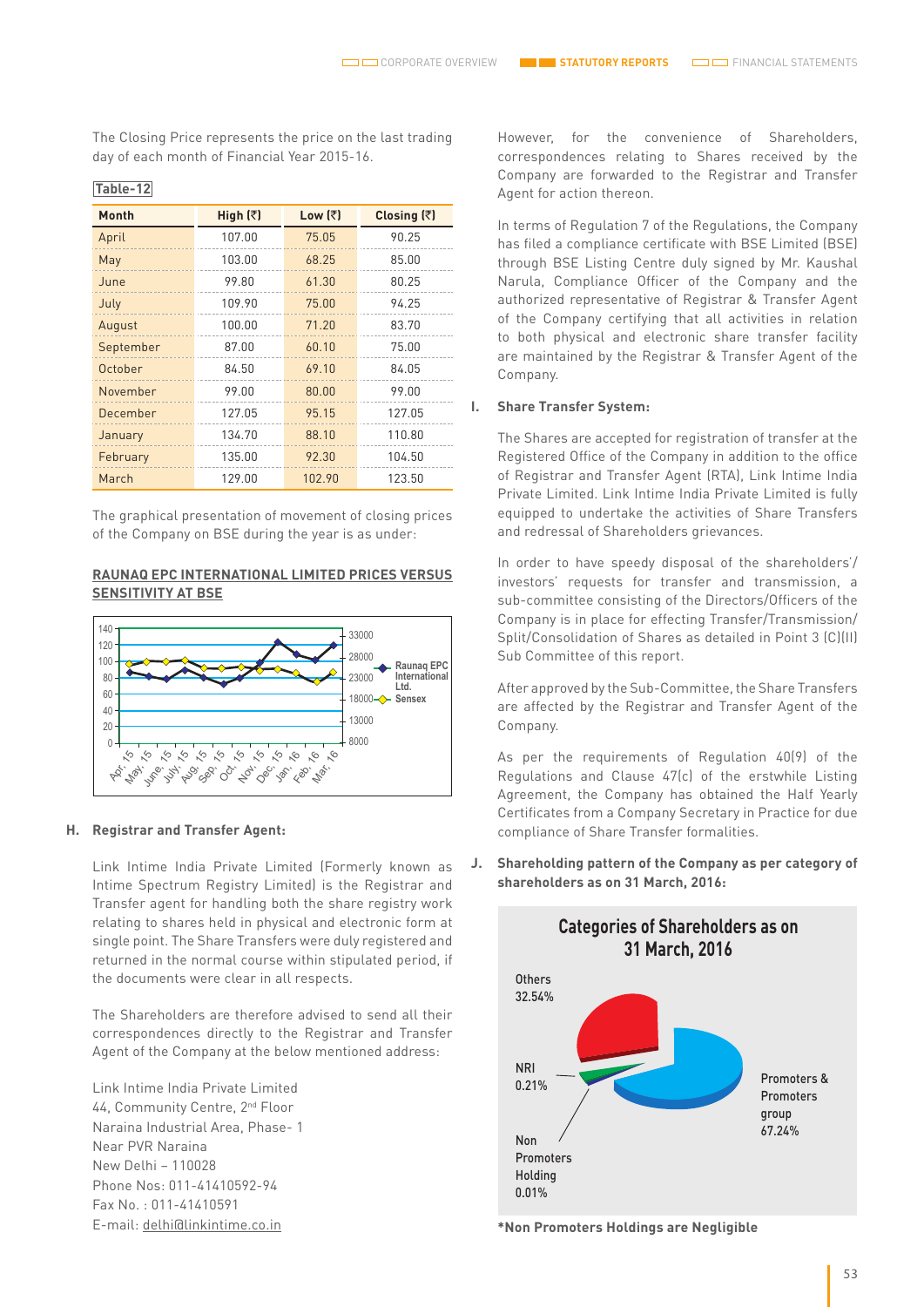**Table-13**

|              | <b>Category</b> |                |                                                                                                                         | No. of<br><b>Shares</b><br><b>Held</b> | % age<br>of Share<br><b>Holding</b> |
|--------------|-----------------|----------------|-------------------------------------------------------------------------------------------------------------------------|----------------------------------------|-------------------------------------|
| А.           |                 |                | <b>Promoters' holding</b>                                                                                               |                                        |                                     |
|              | $\mathbf{1}$    |                | Promoters                                                                                                               |                                        |                                     |
|              |                 |                | -Indian Promoters                                                                                                       | 1886630                                | 56.43                               |
|              |                 |                | -Foreign Promoters                                                                                                      |                                        |                                     |
|              | 2.              |                | Persons acting in Concert                                                                                               | 361325                                 | 10.81                               |
| В.           |                 |                | <b>Non-Promoters' Holding</b>                                                                                           |                                        |                                     |
|              | 3.              |                | Institutional Investors                                                                                                 |                                        |                                     |
|              |                 | a <sub>x</sub> | Mutual Funds and<br>Unit Trust of India                                                                                 |                                        |                                     |
|              |                 | b <sub>1</sub> | Banks, Financial Institutions,<br>Insurance Companies (Central/<br>State Govt. Institutions/<br>Non-Govt, Institutions) | 217                                    | 0.01                                |
|              |                 | C <sub>1</sub> | Foreign Institutional Investor                                                                                          |                                        |                                     |
|              | $\sqrt{2}$      |                | Others                                                                                                                  |                                        |                                     |
|              |                 | a.             | <b>Private Corporate Bodies</b>                                                                                         | 96765                                  | 2.89                                |
|              |                 | h              | <b>Indian Public</b>                                                                                                    | 942409                                 | 28.19                               |
|              |                 | C.             | Non Resident Indians/Overseas                                                                                           | 7140                                   | 0.21                                |
|              |                 | d.             | Any Other                                                                                                               | 48757                                  | 1.46                                |
| <b>Total</b> |                 |                |                                                                                                                         | 3343243                                | 100.00                              |

**K. Distribution of Shareholding as on 31 March, 2016:**

#### **Table-14**

| of<br><b>E</b> quity<br>No.<br>shares held | Number of<br><b>Shareholders</b> | Number of<br><b>Shares</b> | %age to total<br>shares |
|--------------------------------------------|----------------------------------|----------------------------|-------------------------|
| <b>Up to 500</b>                           | 1832                             | 124024                     | 3.71                    |
| 501 to 1000                                | 144                              | 121112                     | 3.62                    |
| 1001 to 2000                               | 61                               | 98925                      | 2.96                    |
| 2001 to 3000                               | 21                               | 51853                      | 1.55                    |
| 3001 to 4000                               | 6                                | 22191                      | 0.66                    |
| 4001 to 5000                               | 13                               | 59679                      | 1 79                    |
| 5001 to 10000                              | 16                               | 130847                     | 391                     |
| 10001 and above                            | 32                               | 2734612                    | 81.80                   |
| <b>Total</b>                               | 2125                             | 3343243                    | 100.00                  |

#### **L. Share Dematerialisation System:**

The requests for dematerialisation of shares are processed by Registrar & Transfer Agent (RTA) expeditiously and the confirmation in respect of dematerialisation is entered by RTA in the depository system of the respective depositories by way of electronic entries for dematerialisation of shares generally on weekly basis. In case of rejections the documents are returned under objection to the Depository Participant with a copy to the shareholder and electronic entry for rejection is made by RTA in the Depository System.

#### **M. Dematerialization of Shares and Liquidity:**

The Company's Equity Shares are compulsory traded on BSE Limited in the dematerialized mode and are available for trading under both the Depository Systems in India i.e. National Securities Depository Limited and Central Depository Services (India) Limited.

## **Shares held in Demat/Physical Form as on 31 March, 2016**



As on 31 March, 2016, a total of 30,09,354 equity shares of the Company of  $\overline{\epsilon}$  10/- each, which form 90.01% of the paid up Equity Share Capital, stand dematerialized.

#### **Table-15**

| <b>PARTICULARS</b>              |               |                  |      |                  |      |
|---------------------------------|---------------|------------------|------|------------------|------|
| <b>PHYSICAL</b><br><b>DEMAT</b> |               |                  |      |                  |      |
| <b>NSDL</b>                     |               | <b>CDSL</b>      |      |                  |      |
| No. of<br>shares                | $\frac{0}{0}$ | No. of<br>shares | %    | No. of<br>shares | $\%$ |
| 2797480                         | 83 67         | 211874           | 6.34 | 333889           | 999  |

Outstanding ADRs/GDRs/Warrants or any convertible instruments, conversion date and likely impact on equity: Not Applicable

#### **N. Unclaimed Shares in Physical Mode:**

As per Part F of Schedule V of the Regulations, there are no unclaimed shares in the Company.

#### **O. Corporate Benefits**

**Dividend History:**

**Dividend on Equity Shares:**

## **Table-16**

| <b>Financial Year</b> | Rate [%] | <b>Amount</b><br>$(5 \in \mathsf{In}$ Lacs $)$ |
|-----------------------|----------|------------------------------------------------|
| 2015-16               | 12       | 40.12                                          |
| $2014 - 15$           | 10       | 33.43                                          |
| $2013 - 14$           | 12       | 40.12                                          |
| $2012 - 13$           | 10       | 33.43                                          |
| $2011 - 12$           | 22       | 2942                                           |

#### **P. Office locations:**

The Company's Registered Office is located at 20 K.M., Mathura Road, P.O. Amar Nagar, Faridabad, Haryana, Pin 121003.

#### **Q. Addresses for Correspondence:**

For Share transfer/demat/remat of shares or any other query relating to shares: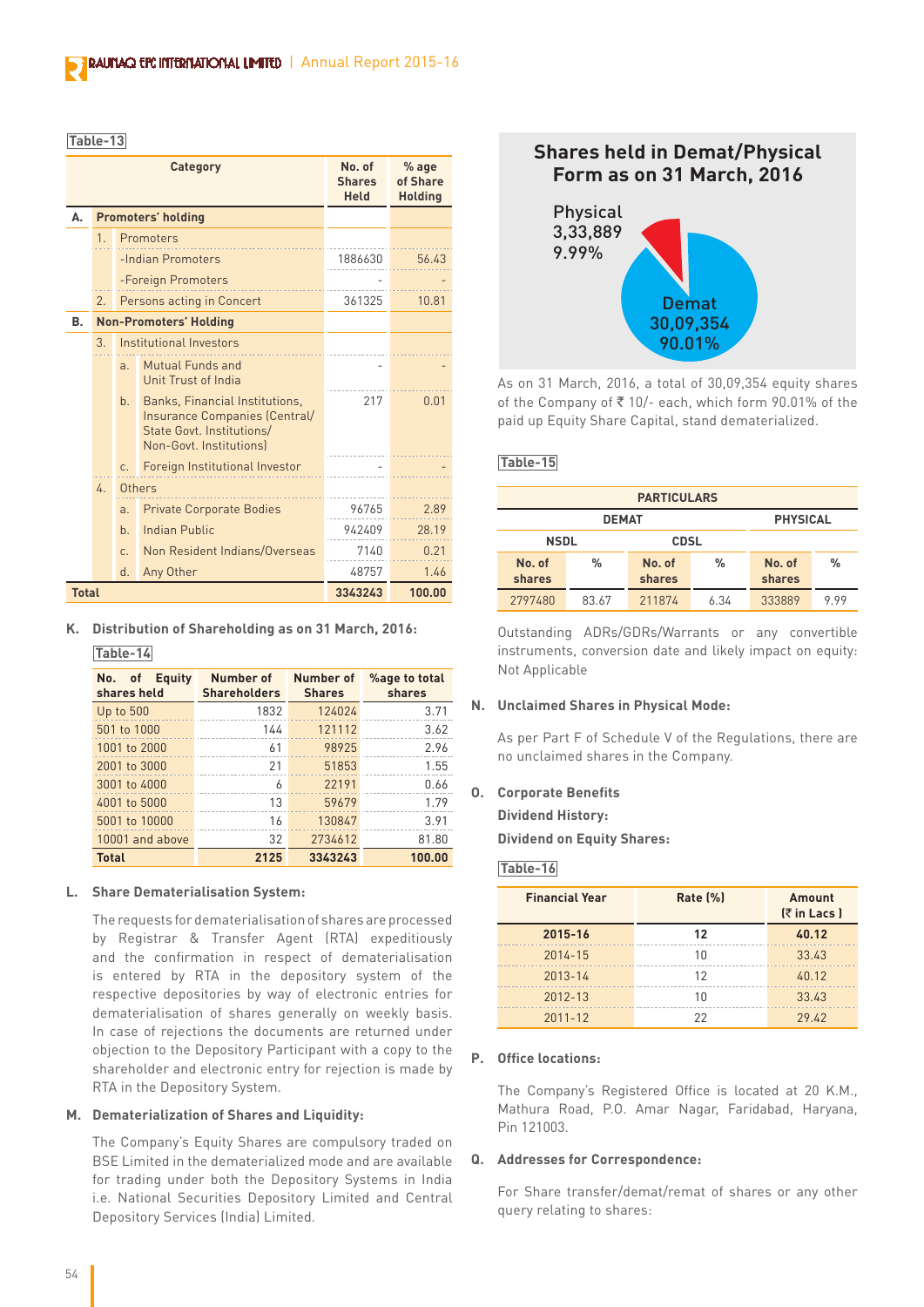Link Intime India Private Limited, 44, Community Centre, 2<sup>nd</sup> Floor, Naraina Industrial Area Phase-I, Near PVR Naraina, New Delhi 110 028, Phone No. 011-41410592-94, Email: delhi@linkintime.co.in.

#### **For Investor Assistance:**

Mr. Kaushal Narula, Company Secretary & Compliance Officer, Raunaq EPC International Limited, 20 K.M. Mathura Road, P.O. Amar Nagar, Faridabad-121003, Phone: 0129-4288888, Fax No. 0129-4288822-23, Email: kaushal@raunaqintl.com

## **9. OTHER DISCLOSURES**

### **A. Related Party Transactions:**

During the year 2015-16, there were no material individual transactions with related parties which are not in the normal course of business or are not on arm's length basis in terms of Regulation 23 of the Regulations. The statements in summary form of transactions with Related Parties in the ordinary course of business are placed periodically before the Audit Committee for its consideration and approval. All disclosures related to financial and commercial transactions where Directors are interested are provided to the Board and the interested Directors neither participated in the discussion nor did they vote on such matters. The details of the Related Party Transactions during the year are given in the Notes forming part of financial statements.

Further, the Company has formulated a policy on materiality of Related Party Transactions in accordance with the Regulation 23 of the Regulations (Clause 49 of the erstwhile Listing Agreement) and the same is available on the website of the Company i.e. www.raunaqinternational.com under the link http://www.raunaqinternational.com/pdf/ related-party-transaction-policy.pdf.

#### **B. Disclosure of Accounting Treatment in preparation of Financial Statements:**

Raunaq EPC International Limited has followed the guidelines of Accounting Standards as mandated by the Central Government in preparation of its financial statements.

#### **C. Risk Management Framework:**

In pursuance to the Companies Act, 2013 and Regulation 17(9) of the Regulations, the Company has in place mechanisms to inform Board Members about the risk assessment and minimization procedures and periodical review to ensure that executive management controls risk by means of a properly defined framework.

 A detailed note on Risk Management is given in the Management Discussion and Analysis section forming part of the Board's Report.

#### **D. Management:**

Management Discussion and Analysis forms part of the Annual Report to the Shareholders for the Financial Year 2015-16.

#### **E. Compliance by the Company:**

There were no instances of any non–compliance by the Company nor any penalties, strictures imposed on the Company by Stock Exchanges or SEBI or any other Statutory Authority on any matter related to the Capital Markets, during the last three years.

#### **F. Whistle Blower Policy/ Vigil Mechanism:**

The Whistle Blower policy/Vigil Mechanism of the Company has been formulated as per Regulation 22 of the Regulations (Clause 49 of the erstwhile Listing Agreement) and Section 177 of the Companies Act, 2013. The policy provides a channel to the employees, Directors and any other person who avail such mechanism to report to the management concerns about unethical behavior, actual or suspected fraud or violation of the Codes of conduct or policy. The mechanism of policy provides for adequate safeguards against victimization of employees, Directors and any other person who awails such mechanism and also provide for direct access to the Chairman of the Audit Committee in exceptional cases. The said policy has been communicated to all the personnel of the Company and is available on the website of the Company i.e. www.raunaqinternational.com.

During the year, no unethical behavior has been reported. Further, the Company has not denied any personnel access to the Audit Committee and it will provide protection to Whistle Blower, if any, from adverse personnel action.

#### **G. Policy on Preservation of Documents/Archival Policy on Website Disclosure:**

The Policy on Preservation of Documents/ Archival Policy on Website Disclosure has been framed in accordance with the Regulation 9 and Regulation 30(8) of the Regulations which provides the framework for preservation of documents and records of the Company for a specified period and the records of the Company which are no longer needed or are of no value are discarded after following the due process for discarding the same. This Policy aids the employees of the Company in understanding their obligations in retaining and preserving the documents and records which are required to be maintained as per the applicable statutory and regulatory requirements. The said policy is available on the website of the Company i.e. www.raunaqinternational.com.

#### **H. Policy on criteria for Determining Materiality of Events:**

The Policy on criteria for determining Materiality of Events has been framed in accordance with Regulation 30 of the Regulations which defines the criteria for determining the materiality of events or information related to the Company, provides that such information should be adequately disseminated in pursuance with the Regulations and further provides for the overall governance framework for such determination of materiality. The said policy is available on the website of the Company i.e. www.raunaqinternational. com.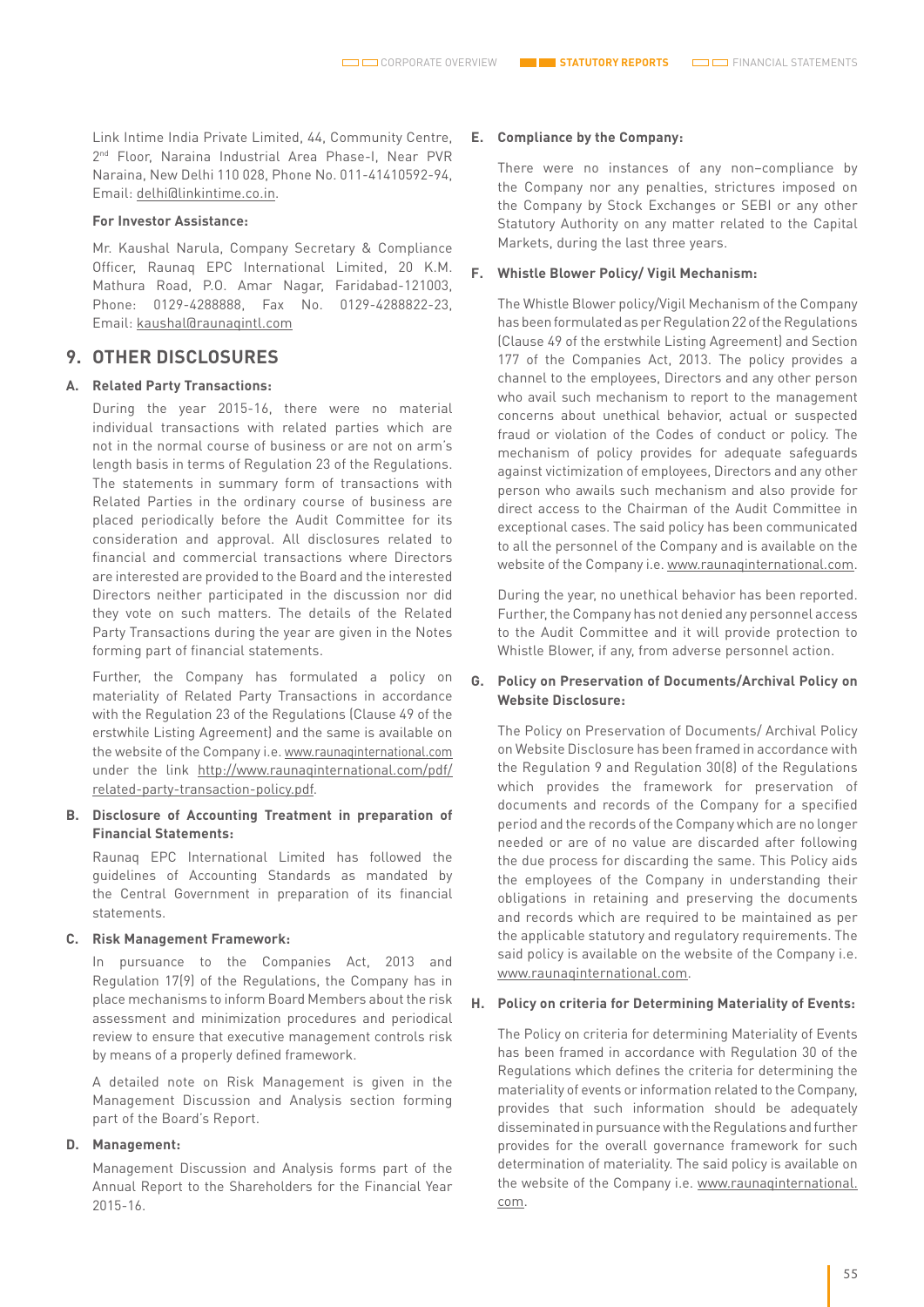#### **I. CEO/CFO certification:**

Certificate from Mr. Rajan Malhotra, Chief Executive Officer and Mr. Shalesh Kumar, Chief Financial Officer in terms of Regulation 17(8) of the Regulations for the Financial Year ended 31 March, 2016 was placed before the Board of Directors of the Company in its meeting held on 27 May, 2016.

#### **J. Code of Conduct and Corporate Ethics:**

#### Code of Business Conduct Ethics

Raunaq EPC International Limited believes that Good Corporate Governance is the key to the Conduct of Company's Business in a transparent, reliable and vibrant manner. It is of paramount importance for any Company to create an atmosphere of faith, integrity, accountability, responsibility and financial stability by adhering to commitment, ethical business conduct, a high degree of transparency thereby unlocking the individual intellectual capabilities and enabling its Board of Directors to conduct its duties under a moral authority, which ultimately leads to enhance legitimate needs and value of the stake holders. A copy of this code has been posted at Company's official website i.e. www.raunaqinternational.com

#### Code of Conduct for Prevention of Insider Trading

The Company has a comprehensive Code of Conduct for its Management, Staff and Directors for prevention of Insider Trading in compliance with SEBI (Prohibition of Insider Trading) Regulation, 2015. The code lays down the guidelines and procedures to be followed and disclosures to be made while dealing with the Shares of the Company and cautioning them on the consequences of non–compliances. The pieces of the price sensitive information are disseminated to the Stock Exchanges timely, adequately and promptly on continuous basis for prevention of Insider Trading. The Company Secretary has been appointed as Compliance Officer and is responsible for adherence to Code for prevention of Insider Trading. A copy of same has been posted at the official website of the Company i.e. www.raunaqinternational.com.

#### **K. Legal Compliance Reporting:**

The Board of Directors reviews in detail, on a quarterly basis, the reports of compliance to all applicable laws and regulations in terms of Regulation 17 of the Regulations. The Company has developed a very comprehensive Legal compliance manual, which drills down from the Senior Management Personnel to the executive-level person (who is primarily responsible for compliance) within the Company. Any non-compliance is seriously taken up by the Board, with fixation of accountability and reporting of steps taken for rectification of non-compliance.

#### **L. Mandatory Requirements:**

The Company has complied with all the mandatory requirements of Regulation 17 to 27 and Clause (b) to (i) of sub-regulation (2) of Regulation 46 of the Regulations. Details of compliances are given below:

#### **Table-17**

| I. Disclosure on website in terms of Listing<br><b>Regulations</b> | <b>Compliance</b><br>status<br>[Yes/No/NA] |
|--------------------------------------------------------------------|--------------------------------------------|
| ltem                                                               |                                            |

| Details of business                                                                                                                     | <b>Yes</b> |
|-----------------------------------------------------------------------------------------------------------------------------------------|------------|
| Terms and conditions of appointment of<br><b>Independent Directors</b>                                                                  | Yes        |
| <b>Composition of various Committees of Board of</b><br><b>Directors</b>                                                                | <b>Yes</b> |
| Code of conduct of Board of Directors and<br><b>Senior Management Personnel</b>                                                         | <b>Yes</b> |
| Details of establishment of vigil mechanism/<br><b>Whistle Blower policy</b>                                                            | Yes        |
| Criteria of making payments to Non-Executive<br>Directors                                                                               | <b>Yes</b> |
| Policy on dealing with Related<br>Party<br><b>Transactions</b>                                                                          | <b>Yes</b> |
| Policy for determining 'Material' subsidiaries                                                                                          | <b>Yes</b> |
| Details of familiarization programmes imparted<br>to Independent Directors                                                              | Yes        |
| Contact information of the designated officials<br>of the Company who are responsible for<br>assisting and handling investor grievances | <b>Yes</b> |
| Email address for grievance redressal and<br>other relevant details                                                                     | <b>Yes</b> |
| <b>Financial results</b>                                                                                                                | <b>Yes</b> |
| Shareholding pattern                                                                                                                    | <b>Yes</b> |
| Details of agreements entered into with the<br>media companies and/or their associates                                                  | <b>NA</b>  |
| New name and the old name of the listed entity                                                                                          | Yes        |
|                                                                                                                                         |            |

#### **II Annual Affirmations**

| <b>Particulars</b>                                                                                                                     | <b>Regulation</b><br><b>Number</b> | <b>Compliance</b><br>status<br>(Yes/No/NA) |
|----------------------------------------------------------------------------------------------------------------------------------------|------------------------------------|--------------------------------------------|
| Independent Director(s)<br>been<br>appointed<br>have<br>in<br>terms of specified criteria<br>of 'independence' and/or<br>'eligibility' | 16[1][b] &<br>25(6)                | Yes                                        |
| <b>Board composition</b>                                                                                                               | 17(1)                              | Yes                                        |
| <b>Meeting of Board of Directors</b>                                                                                                   | 17(2)                              | Yes                                        |
| <b>Review of Compliance Reports</b>                                                                                                    | 17(3)                              | Yes                                        |
| Plans for orderly succession<br>for appointments                                                                                       | 17(4)                              | Yes                                        |
| <b>Code of Conduct</b>                                                                                                                 | 17(5)                              | Yes                                        |
| Fees/compensation                                                                                                                      | 17(6)                              | Yes                                        |
| Minimum Information                                                                                                                    | 17(7)                              | Yes                                        |
| <b>Compliance Certificate</b>                                                                                                          | 17(8)                              | Yes                                        |
| Risk<br>Assessment<br>$\kappa$<br>Management                                                                                           | 17[9]                              | Yes                                        |
| Performance Evaluation of<br><b>Independent Directors</b>                                                                              | 17(10)                             | Yes                                        |
| of<br>Composition<br>Audit<br>Committee                                                                                                | 18[1]                              | Yes                                        |
| <b>Meeting of Audit Committee</b>                                                                                                      | 18(2)                              | Yes                                        |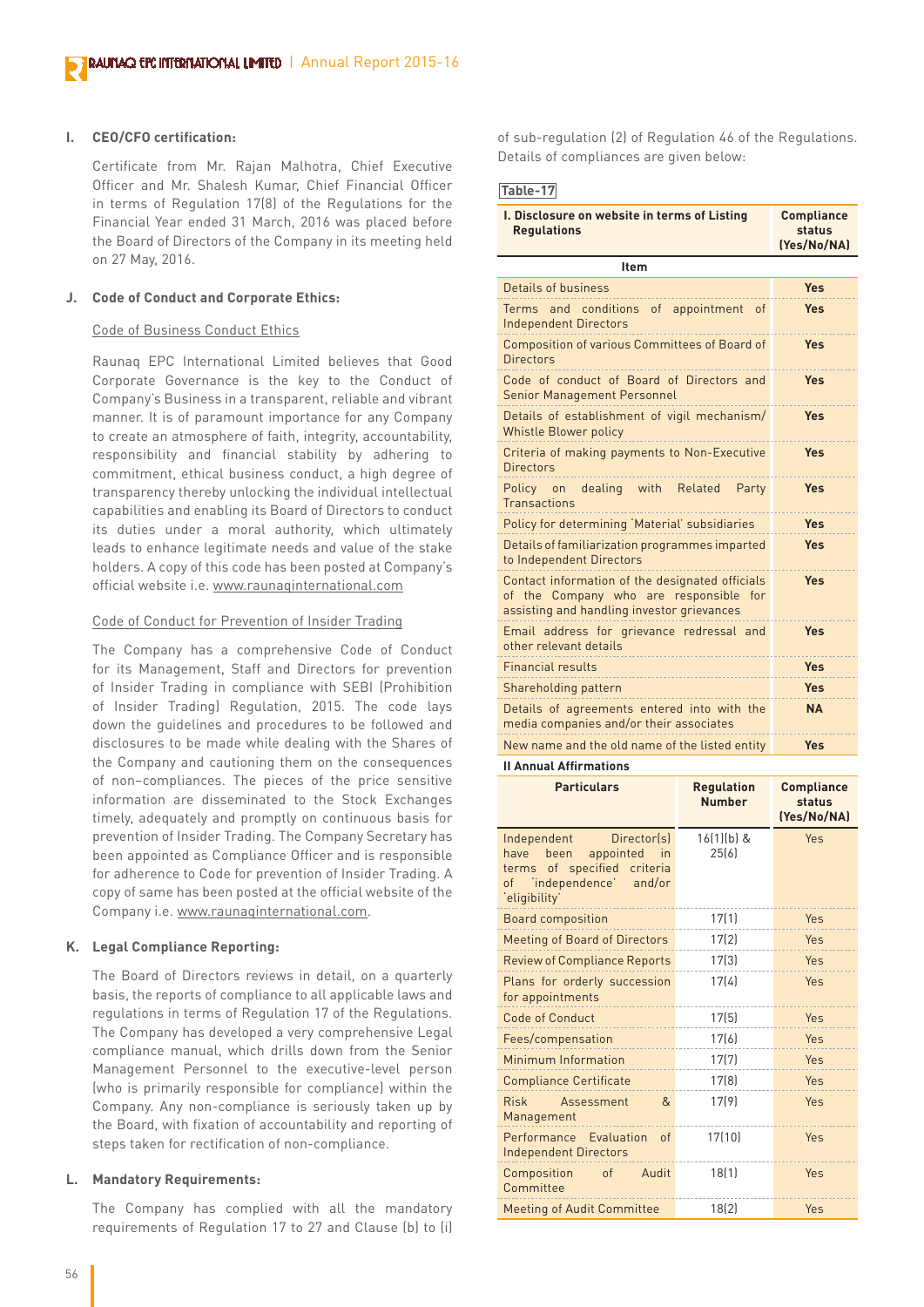| <b>Particulars</b>                                                                                                                                                      | <b>Regulation</b><br><b>Number</b> | <b>Compliance</b><br>status<br>(Yes/No/NA) |
|-------------------------------------------------------------------------------------------------------------------------------------------------------------------------|------------------------------------|--------------------------------------------|
| Composition of Nomination &<br><b>Remuneration Committee</b>                                                                                                            | $19[1]$ & $[2]$                    | Yes                                        |
| Composition of Stakeholders'<br><b>Relationship Committee</b>                                                                                                           | 20(1) & (2)                        | Yes                                        |
| Composition and role of Risk<br><b>Management Committee</b>                                                                                                             | 21(1), (2), (3), (4)               | <b>NA</b>                                  |
| Vigil Mechanism                                                                                                                                                         | 22                                 | Yes                                        |
| Policy<br>for<br>Related<br>Party<br><b>Transaction</b>                                                                                                                 | 23(1), [5), [6], [7]<br>& (8)      | Yes                                        |
| Prior or Omnibus approval<br>of Audit Committee for all<br><b>Related Party Transactions</b>                                                                            | 23(2), (3)                         | Yes                                        |
| Approval for material Related<br><b>Party Transactions</b>                                                                                                              | 23(4)                              | <b>NA</b>                                  |
| Composition of<br><b>Board</b><br>of<br>Directors of unlisted Material<br><b>Subsidiary</b>                                                                             | 24(1)                              | Yes                                        |
| Other Corporate Governance<br>requirements with respect to<br>subsidiary of Company                                                                                     | 24(2), (3), (4), (5)<br>& (6)      | Yes                                        |
| Maximum<br>Directorship<br>&<br>Tenure                                                                                                                                  | $25(1)$ & $(2)$                    | Yes                                        |
| Meeting<br>of<br>Independent<br><b>Directors</b>                                                                                                                        | $25(3)$ & $(4)$                    | Yes                                        |
| Familiarization of Independent<br><b>Directors</b>                                                                                                                      | 25(7)                              | Yes                                        |
| <b>Memberships in Committees</b>                                                                                                                                        | 26[1]                              | Yes                                        |
| Affirmation with compliance<br>of Conduct from<br>to<br>Code<br>members<br>$\circ$ f<br><b>Board</b><br>of<br><b>Directors</b><br>Senior<br>and<br>Management Personnel | 26[3]                              | Yes                                        |
| Disclosure of Shareholding by<br><b>Non-Executive Directors</b>                                                                                                         | 26(4)                              | Yes                                        |
| Policy<br>with respect<br>to<br>Obligations of Directors and<br><b>Senior Management</b>                                                                                | $26(2)$ & $26(5)$                  | Yes                                        |

#### **M. Non-Mandatory Requirements:**

The Company has set up a Finance Committee, details whereof are given in the Board Committee section of this report.

#### **N. Investor Relations:**

The growing requirements of disclosure, transparency and corporate governance have made it imperative for Companies to manage information flow and communicate more effectively with shareholders. Investor Relations at REIL aims at seamless two way communication with the Investor Community. It is based on the tenets of transparency, accuracy and timeliness of disclosures. There is a conscious effort towards the effective dissemination of information to the shareholders to communicate the Company's long term vision and goals.

#### **O. Email for investors:**

The Company has designated secretarial@raunaqintl.com as email address especially for investors' grievances.

SEBI has commenced processing of investor complaints in a centralised web based complaints redress system i.e. SCORES. The Company has supported SCORES by using it as a platform for communication between SEBI and the Company.

#### **P. Nomination facility:**

The Shareholders holding Shares in physical form may, if they so want, send their nominations in prescribed Form SH-13 of the Companies (Share Capital and Debentures) Rules, 2014, to the Company's RTA. The said form can be obtained from the Company's RTA or downloaded from the Company's Website http://www.raunaqinternational. com/pdf/form\_sh\_13\_nomination.pdf. The Shareholders who wish to change or cancel their nominations, if already made, may send their requests in prescribed Form SH-14 of the Companies (Share Capital and Debentures) Rules 2014, to the Company's RTA which can be obtained from the Company's RTA or downloaded from the Company's Website http://www.raunaqinternational.com/pdf/form\_ sh 14 variation-or-nomination.pdf. Those holding shares in dematerialized form may contact their respective Depository Participant (DP) to avail the nomination facility or further change in nominations.

#### **Q. Updation of Shareholders information:**

The Shareholders of the Company are requested to intimate their latest Residential Address along with the details of their Shareholding in "Updation of Shareholder's Information Form (which can be obtained from the Registered Office of the Company or downloaded from the Company's Website http://www.raunaqinternational.com/ pdf/proforma-for-updation-of shareholdersinformation. pdf. The duly filled form for Updation of information may either be sent to the Company at its Registered Office or be hand-delivered at the Annual General Meeting of the Company.

**On Behalf of the Board of Directors**

 **Surinder P. Kanwar** Place: New Delhi **Chairman and Managing Director**  Dated: 27 May, 2016 **DIN: 00033524**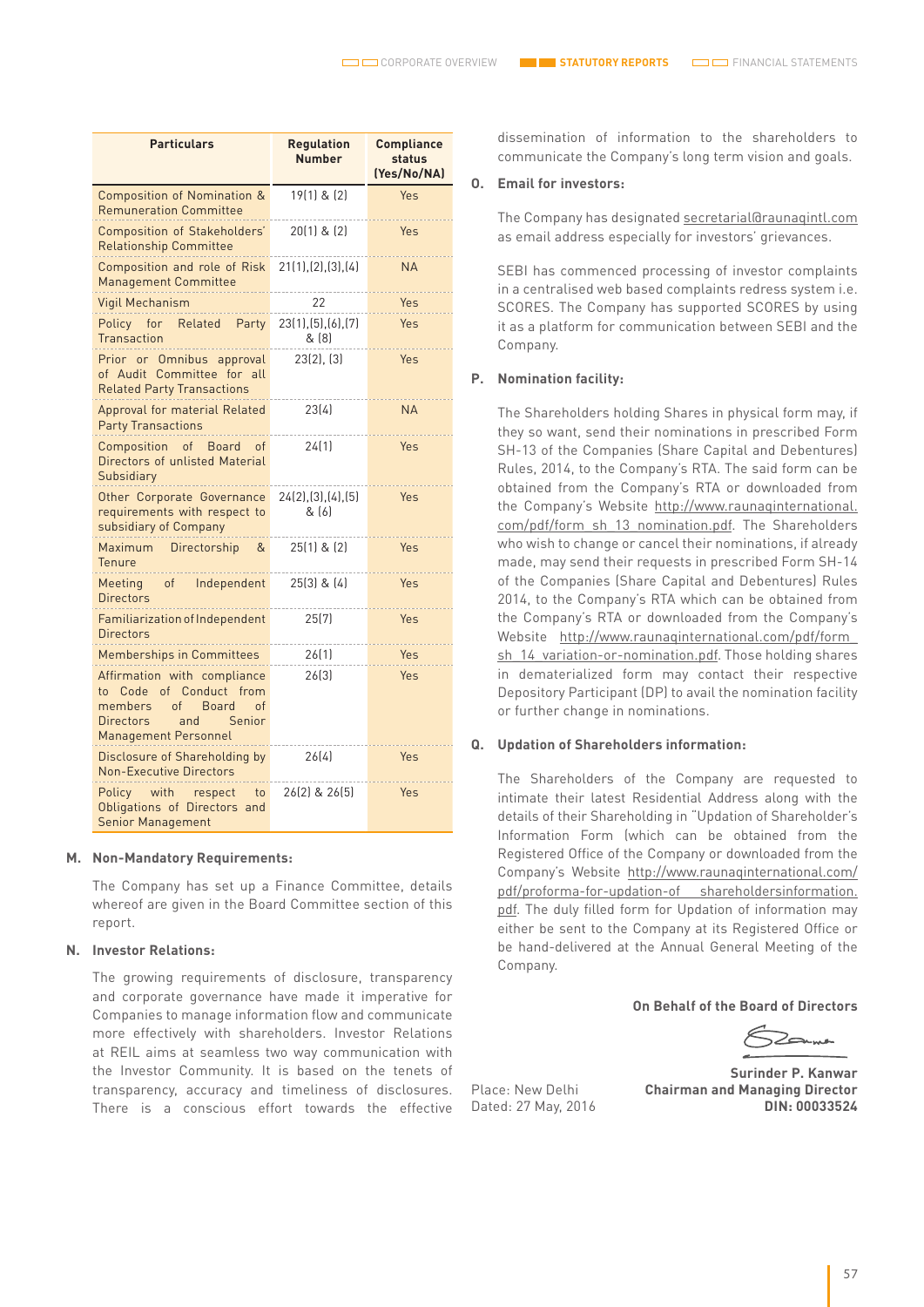## **COMPLIANCE CERTIFICATE AS PER REGULATION 17(8) OF THE SEBI (LISTING OBLIGATIONS AND DISCLOSURE REQUIREMENTS) REGULATIONS, 2015**

We have reviewed financial statements and the cash flow statement for the year 2015–16 and that to the best of our knowledge and belief:

- 1) These statements do not contain any materially untrue statement or omit any material fact or contain statements that might be misleading;
- 2) These statements together present a true and fair view of the Company's affairs and are in compliance with existing accounting standards, applicable laws and regulations;
- 3) No transaction entered into by the Company during the above said period, which is fraudulent, illegal or violative of the Company's Code of Conduct.

Further, we accept responsibility for establishing and maintaining internal controls for financial reporting and that we have evaluated the effectiveness of internal control systems of the Company pertaining to financial statements and we have disclosed to the Auditors and the Audit Committee, wherever applicable:

- 1) Deficiencies in the design or operation of internal controls, if any, which came to our notice and the steps we have taken or propose to take to rectify these deficiencies;
- 2) Significant changes in internal control over financial reporting during the year 2015–16;
- 3) Significant changes in accounting policies during the year 2015–16 and that the same have been disclosed in the notes to the financial statements;
- 4) Instances of significant fraud of which we have become aware and the involvement therein, if any, of the management or an employee having a significant role in the Company's internal control system over financial reporting.

Place: New Delhi **Rajan Malhotra Shalesh Kumar**  Dated: May 27, 2016 Chief Executive Officer Chief Financial Officer

## **COMPLIANCE WITH CODE OF CONDUCT**

The Company has adopted "Code of Business Conduct and Ethics" pursuant to the provisions of SEBI (Listing Obligations and Disclosure Requirements) Regulations, 2015 ('the Regulations"). This code deals with the Good Governance and ethical Practices, which the Company, the Board members and the Senior Management of the Company are expected to follow.

It is hereby affirmed that during the year 2015-16, all the Directors and Senior Managerial personnel have complied with the Code of Conduct and have given a confirmation in this regard..

For **Raunaq EPC International Limited**

For **Raunaq EPC International Limited**

Place: New Delhi **Kaushal Narula Surinder P. Kanwar**  Dated: May 27, 2016 Company Secretary Chairman and Managing Director